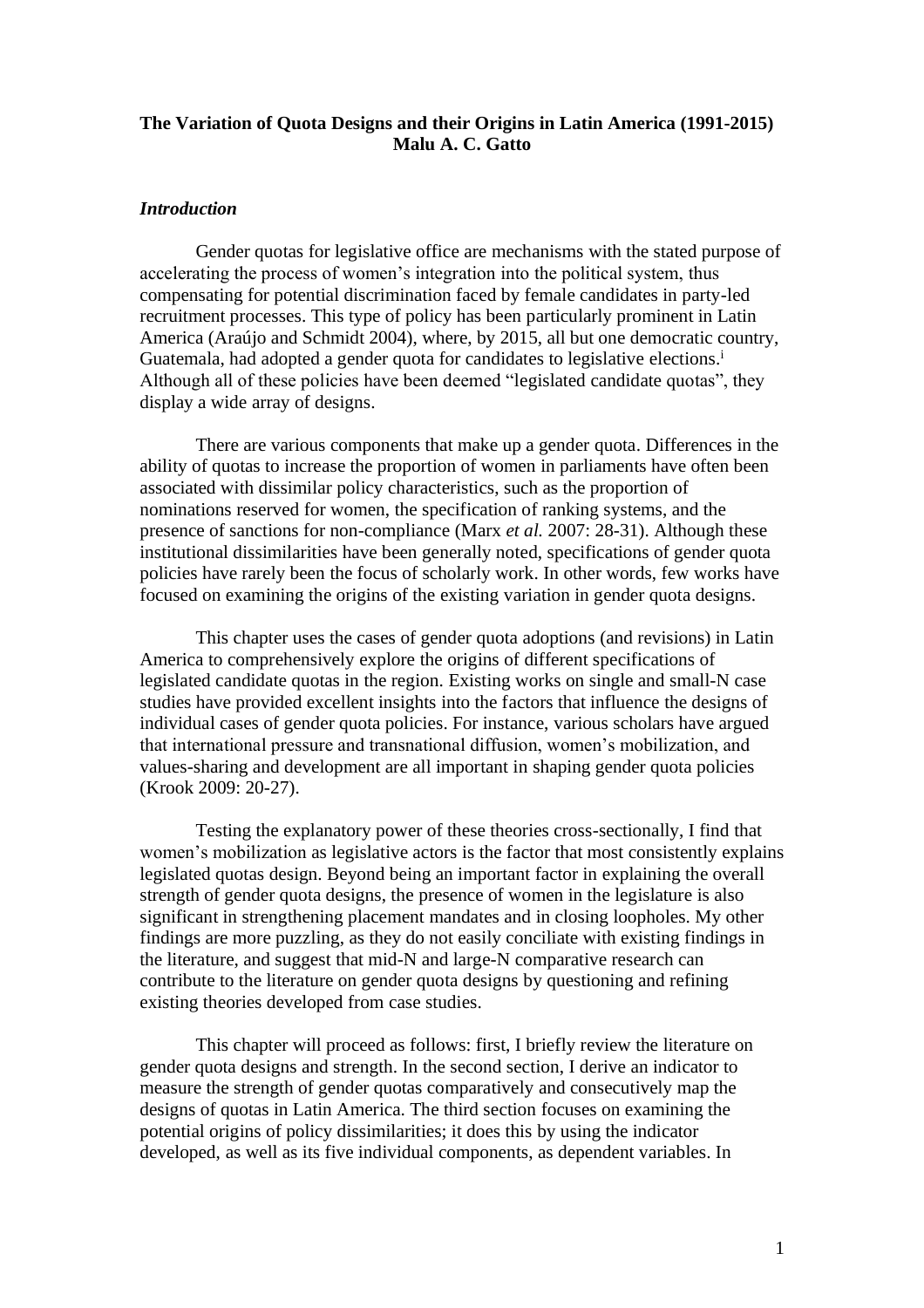conclusion, the fourth section summarizes my findings and suggests potential areas for further analyses.

### *1. Gender Quota Designs: Measurement and Variation in the Region*

### **1.1. Existing Measures of Gender Quota Designs**

Many authors have contributed to the development of nuanced measures of gender quotas by suggesting frameworks that consider different designs. Given their understanding of the different configurations of gender quota legislations, Archenti and Tula (2007: 198) do not quantitatively analyze the simple presence or lack of quota in their examination of legislated candidate quotas in Latin America. Instead, the authors operationalize this variable by differentiating "de facto quotas" (i.e., simple presence of quotas) from "effective quotas". For them, the term "effective quotas" has also been interpreted to refer to the "number of female candidates required by a given quota for each district as a proportion of the total list" (Archenti and Tula 2007: 198). The authors, however, warn about the methodological problems of this operationalization, given that it is based on the assumption that parties fully comply with quota requirements, which is often not true (Archenti and Tula 2007).

To account for quota-compliance, other authors suggested frameworks that accounted for design characteristics that included sanctions. Schwindt-Bayer (2009), operationalizes quota strength by employing three characteristics of gender quota designs as separate independent variables, namely, "quota size" (proportion of nominations reserved for women), "placement mandate" (i.e., presence of mandate that establishes that female candidates should be placed in "electable" positions), and "enforcement mechanism". Krook (2009: 11) supports this package and argues that, when analyzing the effectiveness of gender quota policies, the aspects to investigate should be: ambiguity (whether language of the legislation is clear); requirements (size of quota); and, presence of non-compliance institutions (economic or political sanctions for non-compliance). In other words, Krook and Schwindt-Bayer both emphasize the size of gender quotas, as well as placement mandates and sanctions as important aspects of gender quota designs. Other authors, such as Guldvik (2011), suggested similar classifications.

Another aspect of quota designs that has been deemed important is their office applicability. While many quotas are applicable to both lower and upper houses (in bicameral legislatures), some are only valid for lower houses. As Freidenberg and Caminotti (2014) and Htun (2008) emphasize, considering "office reach" as part of the analysis on quota designs is particularly important when it comes to *suplentes* (alternatives), given that designs that do not apply quotas to *suplentes* open the possibility that parties only nominate men as alternatives.ii Piscopo (2015) also argues that quota applicability to party leadership is an important component of office reach, given that party leadership is an important factor influencing ballot access and candidate recruitment.

Finally, others also highlight that quota designs may contain all of the "right" types of provisions, but still fall short in strength due to loopholes. For example, Jones (2008: 62-63) categorizes gender quotas as "well-designed" or "poorly-designed" (i.e., "lax"). According to him, "lax" refer to designs with loopholes that essentially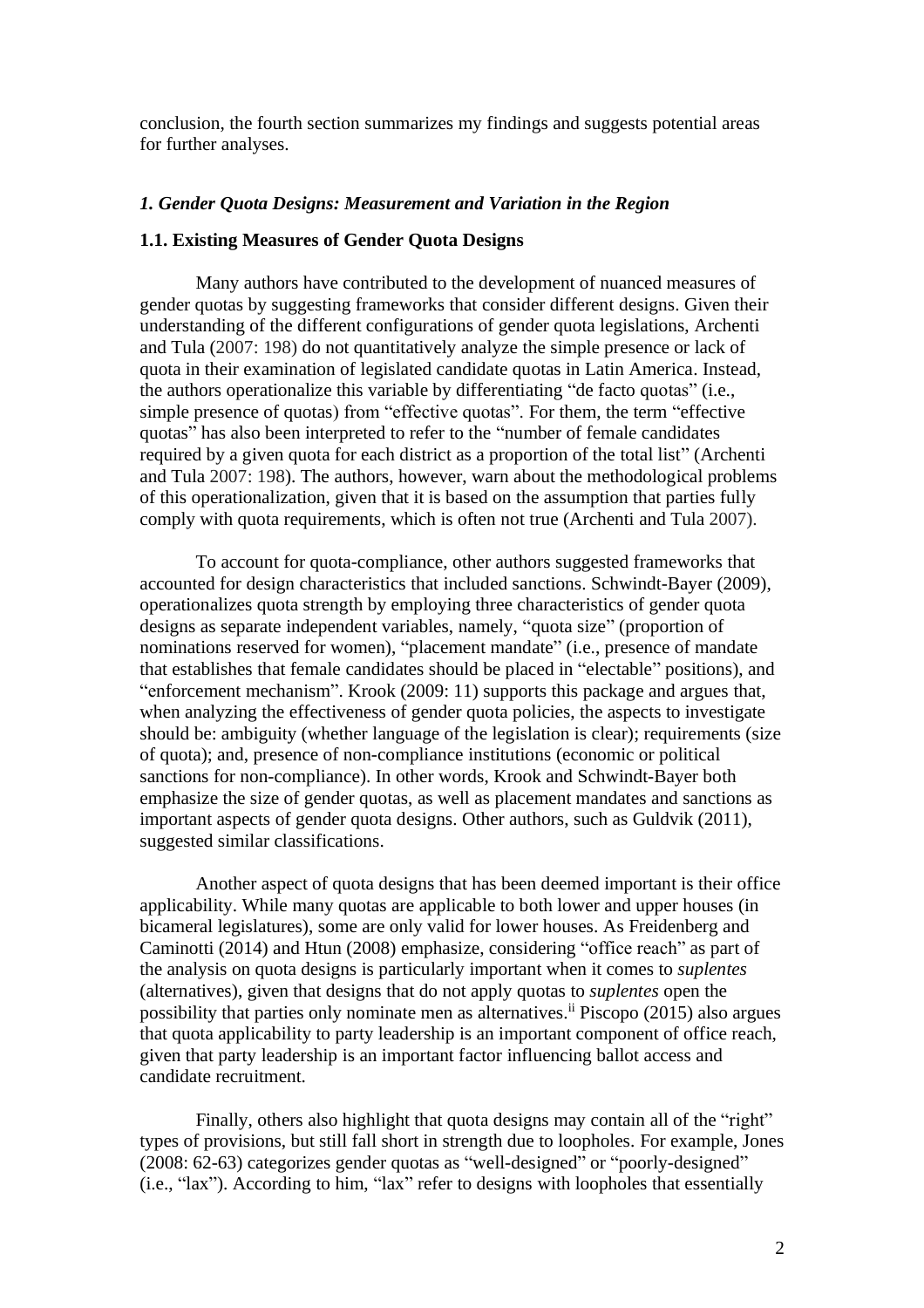nullify or substantially diminish the application of gender quotas in practice. Aspects that render a design "lax" include provisions that allow gender quotas to be avoided in cases in which primaries are conducted. Similarly, in their recent study of subnational quotas in Argentina and Mexico, Freidenberg and Caminotti (2014) also consider "exception clauses".<sup>iii</sup>

In sum, previous studies have characterized five main types of provisions as important for the strength of gender quota designs. They are: 1) size of quota requirements; 2) placement mandates; 3) compliance mechanisms; 4) office applicability, and 5) obstacles to implementation.<sup>iv</sup> Although these dimensions have been examined concurrently, to the best of my knowledge, they have never been put into one-sole factor.<sup>v</sup> In the next section, I use the five types of provisions identified by the literature to develop parameters for an index of quota strength of one sole factor. In doing so, I seek to support the scholarship of Archenti and Tula (2007), Schwindt-Bayer (2009), Freidenberg and Caminotti (2014), and Jones (2008) in their search for a more methodologically appropriate measure of gender quotas, and the works of Krook (2009) and Guldvik (2011) in their efforts to identify characteristics that are important for gender quota effectiveness.

### **1.2.Measuring Gender Quota Policy Designs**

One of the challenges in exploring the strength of gender quota designs comparatively is precisely its operationalization. First, the five types of provisions identified do not easily render compatible scales of measurement; while size of quota requirements could be treated as an interval-level variable, it is not clear how others could be characterized. To address this issue, I create 5-point scales ranging from 0 to 4 for each type of provision. In doing so, I treat all dimensions as ordinal-level scales that assign values based on a given configuration's efficacy in increasing the proportion of women in legislative office. For instance, on the scale of compliance mechanisms, "electoral sanctions" are assigned a higher value than "financial sanctions" because studies have found that financial loss is not a deterrent in assuring that parties comply with quota laws (Fréchette *et al.* 2008).

Second, electoral system rules sometimes impact the types/extents of provisions that can be incorporated in a given context. For instance, one of the provisions emphasized as an important component of gender quota designs, placement mandates, can only be applied in systems with pre-determined candidate lists, however. That is because this type of provision is incompatible with open-list (preferential voting) systems in which list-order is determined by popular vote. $\overline{v}$ Given that I dedicate one parameter of my Index to placement mandates, the highest value attainable for open-lists and closed-lists systems differs. In other words, quotas in open-list systems are bound to be weaker than those in closed-list systems, simply as an outcome of institutional design. The only way I can address this issue, while still providing a cross-country measure for the strength of gender quota designs is by advising the employment of robustness checks across two sets of cases.

Finally, it is worth noting that I do not distinguish between parity regimes and quota laws, apart from issuing them different values on the parameters measuring "size requirements" and "placement mandates". Although I recognize the debate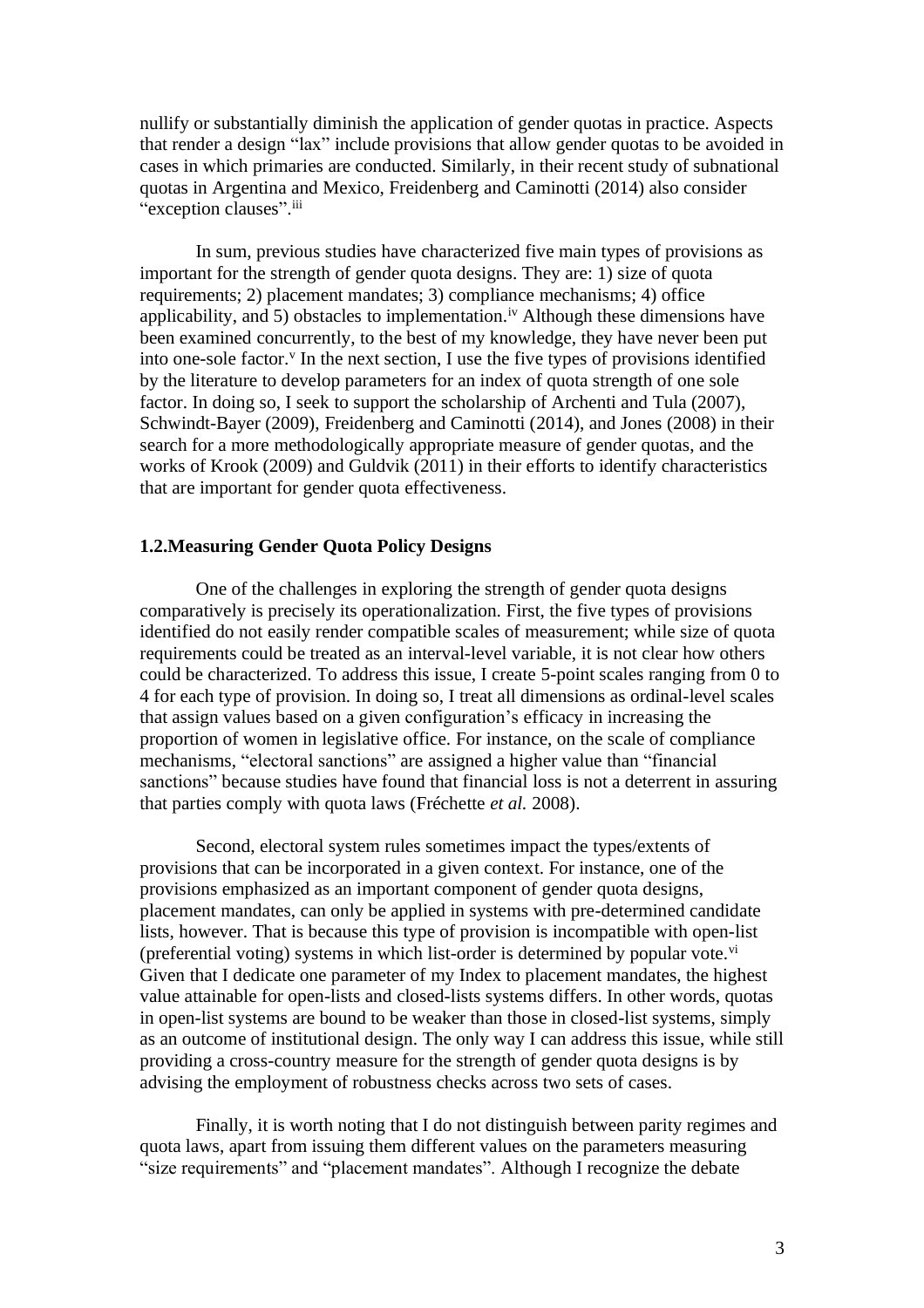surrounding the philosophical differences between gender quota laws and parity regimes, I still treat them equally for I consider that the five aspects of the IGQS may be common to both.<sup>vii</sup>

The Index for Gender Quota Strength (IGQS) is summarized in Table 1. Although the measure may not be perfect, the Index is a step forward in allowing for the comparative analysis of gender quota policies across time and space in a way that is methodologically and theoretically manageable.

The IGQS compounds the scores of all five dimensions into a 21-point scale (in which 0 signifies the lack of a quota,  $\frac{1}{1}$  signifies the weakest and 20 the strongest gender quota designs). This is because, although the current chapter is restricted to the analysis of gender quota designs (and thus, cases in which gender quotas are present- not equal to 0), the Index has been constructed in such a way that allows for the analysis of an unrestricted sample of cases, that includes negative observations in which gender quotas have not been adopted. I perform factor analysis of all observations of policy adoption and revision in Latin America and conclude that the five parameters fall into one sole factor.<sup>ix</sup>

To develop the Index, I first rely on secondary sources to identify all instances of gender quota adoption or revisions. These sources include the *Global Database of*  Quotas for Women,<sup>x</sup> the *Observatório de Género* of CEPAL,<sup>xi</sup> as well other countryspecific secondary sources. I then use primary sources (e.g., congressional decisions, executive decrees, judicial rulings) to individually hand-code each design in accordance with the operationalization guidelines outlined for the IGQS.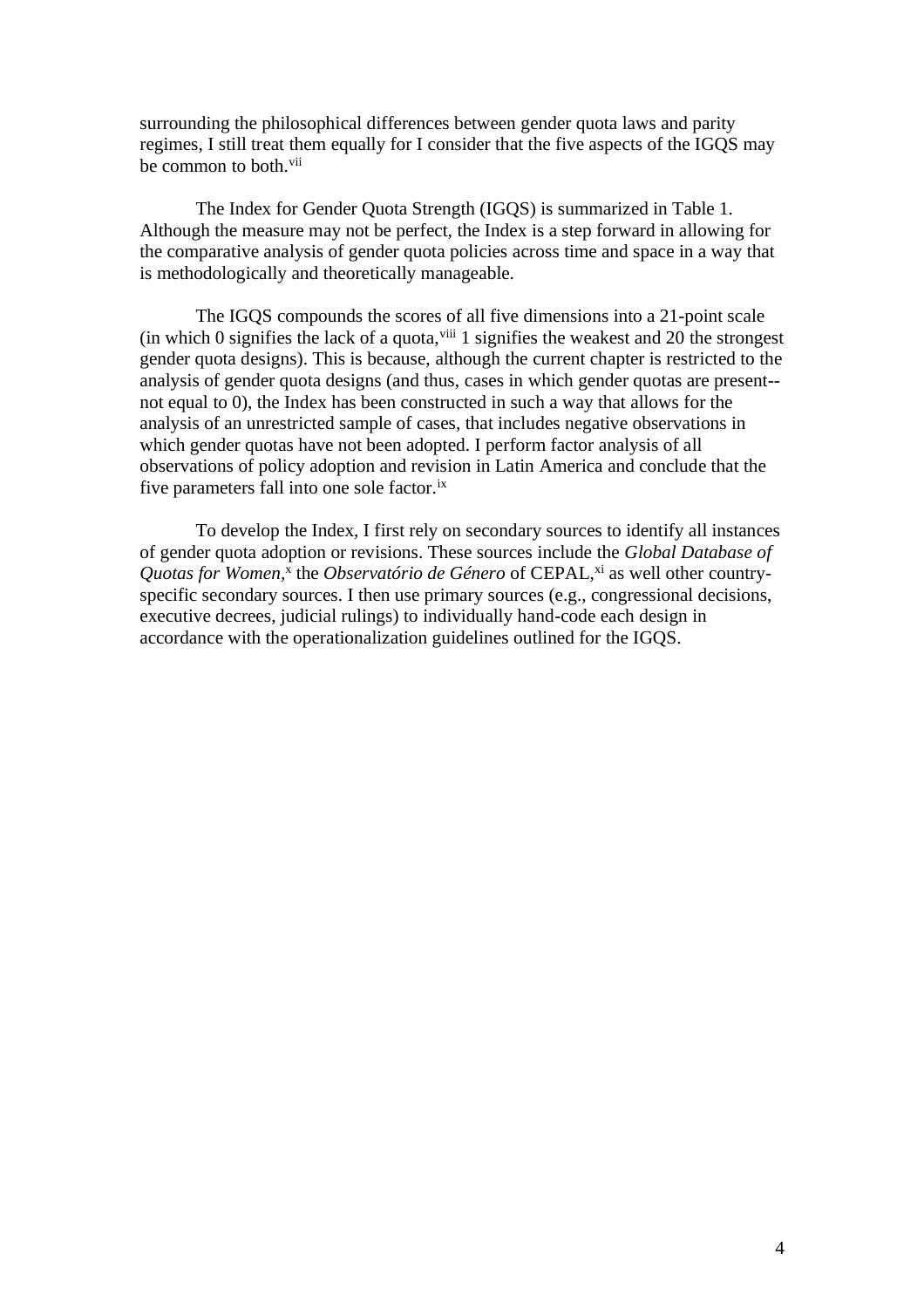| Scale          | <b>Size</b>     | <b>Placement Mandates</b>      | Compliance          | <b>Office Applicability</b>      | Obstacles to Implementation                        |
|----------------|-----------------|--------------------------------|---------------------|----------------------------------|----------------------------------------------------|
|                | Requirements    |                                | Mechanisms          |                                  |                                                    |
| $\overline{0}$ | No quota, or no | No quota, or no type of        | No quota, or        | No quota, or no defined          | No quota                                           |
|                | established     | ranking placement.             | sanctions           | office applicability             |                                                    |
|                | requirements    |                                |                     |                                  |                                                    |
|                | Women should    | Ambiguous ranking (i.e.,       | Weak: Financial     | Unicameral house OR              | Existence of loopholes that allow for the non-     |
|                | be between 20%  | uses phrases such as "with"    | benefits for        | Lower house                      | application of the quota (i.e., quota exemption    |
|                | and 29% of      | real chances" without          | compliance or       |                                  | through use of primaries/internal party elections; |
|                | candidate       | specifying provisions)         | public              |                                  | non-compliance in cases of "lack" of interested    |
|                | nominations     |                                | announcement of     |                                  | female candidates; possibility of compliance by    |
|                |                 |                                | party infringement. |                                  | nominating <i>suplentes</i> )                      |
| $\overline{2}$ | Women should    | Somewhat ambiguous             | Medium: Financial   | Unicameral house plus            | Provisions that substantially weaken the quota     |
|                | be between 30%  | ranking (i.e., specifies list  | sanctions           | one other domain (i.e.,          | (i.e., non-permanent status/applicable only for a  |
|                | and $39\%$ of   | placement based on parties'    |                     | internal party leadership        | determined number of electoral cycles,             |
|                | candidate       | previous electoral results, or |                     | or suplentes) OR Lower           | proportional increase of candidate nomination in   |
|                | nominations     | that 1 in 4 or 5 candidates    |                     | house plus one other             | such a way that it surpasses or is equal to quota, |
|                |                 | should be a woman)             |                     | domain (i.e., Upper              | require female politicians to file own complaints  |
|                |                 |                                |                     | house, internal party            | with electoral courts to seek enforcement)         |
|                |                 |                                |                     | leadership or <i>suplentes</i> ) |                                                    |
| $\overline{3}$ | Women should    | Clear ranking placement        | Strong: Electoral   | Unicameral house plus            | Provisions that somewhat weaken the quota (i.e.,   |
|                | be between 40%  | (i.e., establishes that 1 in   | sanctions           | two other domains (i.e.,         | gradual application of established requirements    |
|                | and $49\%$ of   | every 3 positions or 2 in      |                     | internal party leadership        | over a number of electoral cycles, application of  |
|                | candidate       | every 5 positions should be    |                     | and <i>suplentes</i> ) OR        | quota to only a proportion of total seats in       |
|                | nominations     | occupied by woman)             |                     | Lower house plus two             | available)                                         |
|                |                 |                                |                     | other domains (i.e.,             |                                                    |
|                |                 |                                |                     | Upper house plus                 |                                                    |

# **Table 1. Index for Gender Quota Strength**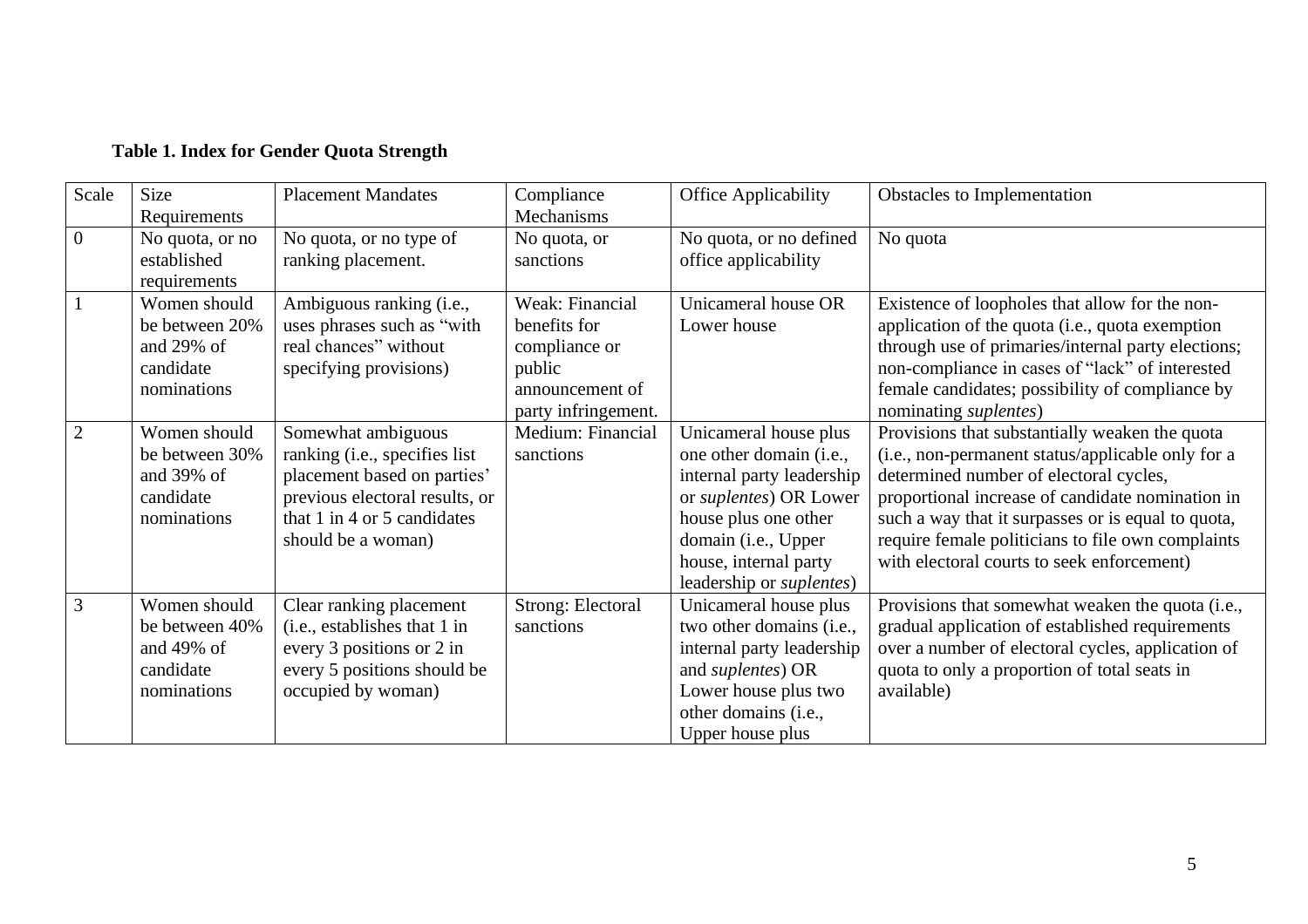|                                                          |                                                                                                                                  |                                                                    | internal party leadership<br>or <i>suplentes</i> )                                                                        |                                              |
|----------------------------------------------------------|----------------------------------------------------------------------------------------------------------------------------------|--------------------------------------------------------------------|---------------------------------------------------------------------------------------------------------------------------|----------------------------------------------|
| Women should<br>be $50\%$ of<br>candidate<br>nominations | Effective ranking placement<br>( <i>i.e.</i> , establishes that lists<br>should alternate between<br>male and female candidates) | Very strong:<br>Electoral sanctions<br>plus financial<br>sanctions | Lower house plus three<br>other domains (i.e.,<br>Upper house plus<br>internal party leadership<br>and <i>suplentes</i> ) | No loopholes or provisions that weaken quota |

Source: Developed by author. Coding based on primary sources accessed through *Global Database of Quotas for Women,* the *Observatório de Género* of CEPAL, as well as documents collected with national congresses.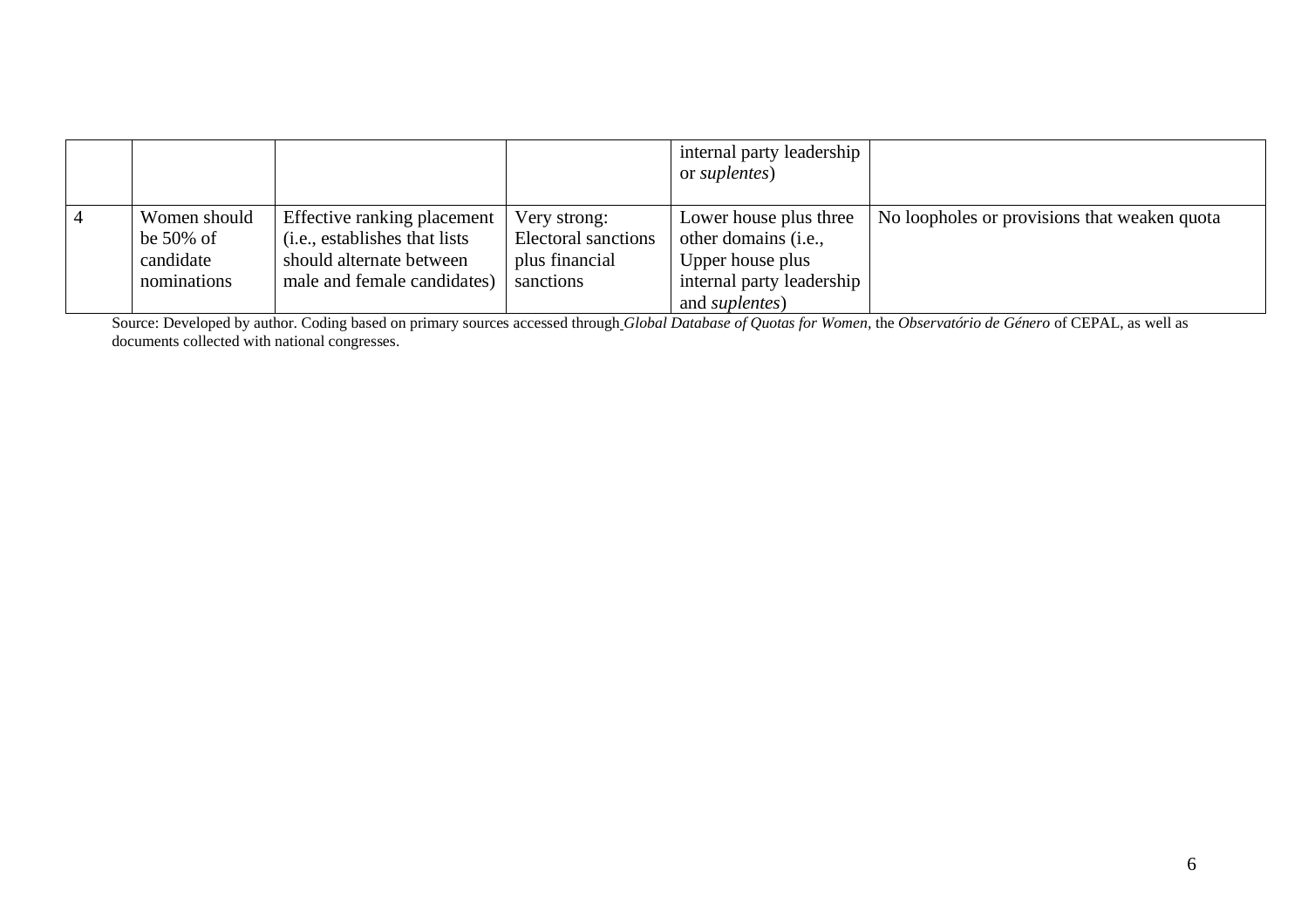### **1.3. Mapping Gender Quota Designs in Latin America**

A total of 40 gender quota designs have been adopted in Latin America between 1991 and 2015. This includes laws resulting from legislative processes, executive decrees and judicial decisions. Of the 17 countries from the region that have adopted some type of gender quota, 12 have subsequently revised their respective policies at least once. I thus understand that there are two types of quota policies: original quotas and subsequent revisions.

Given that policy revisions frequently amend only one aspect of the preceding legislation, I consider cumulative quota designs (i.e., the total design of a given country's quota, after a given policy adoption/revision). In other words, policy designs are not considered in a vacuum, but, instead, in respect of how they change the status quo of gender quotas in a given country. As such, quota revisions are not independent from original quota adoptions--they depart from original designs and strength or weaken quota provisions.



**Figure 1. Values of the IGQS, as distributed in Latin America** Source: Author's elaboration.

Figure 1 provides an overview of how values of the IGQS are distributed across all 40 designs and breaks down this distribution by each policy type: original adoptions and revisions. As illustrated, the distribution of the values of the IGQS is skewed left, meaning that policies in the region most frequently score higher than lower values on the IGQS scale; the most common values for the IGQS are 5 and 14, and the distribution produces a mean of 11.5 and a median of 12, also reflecting this distributional tendency towards higher values. This suggests that, on average, quota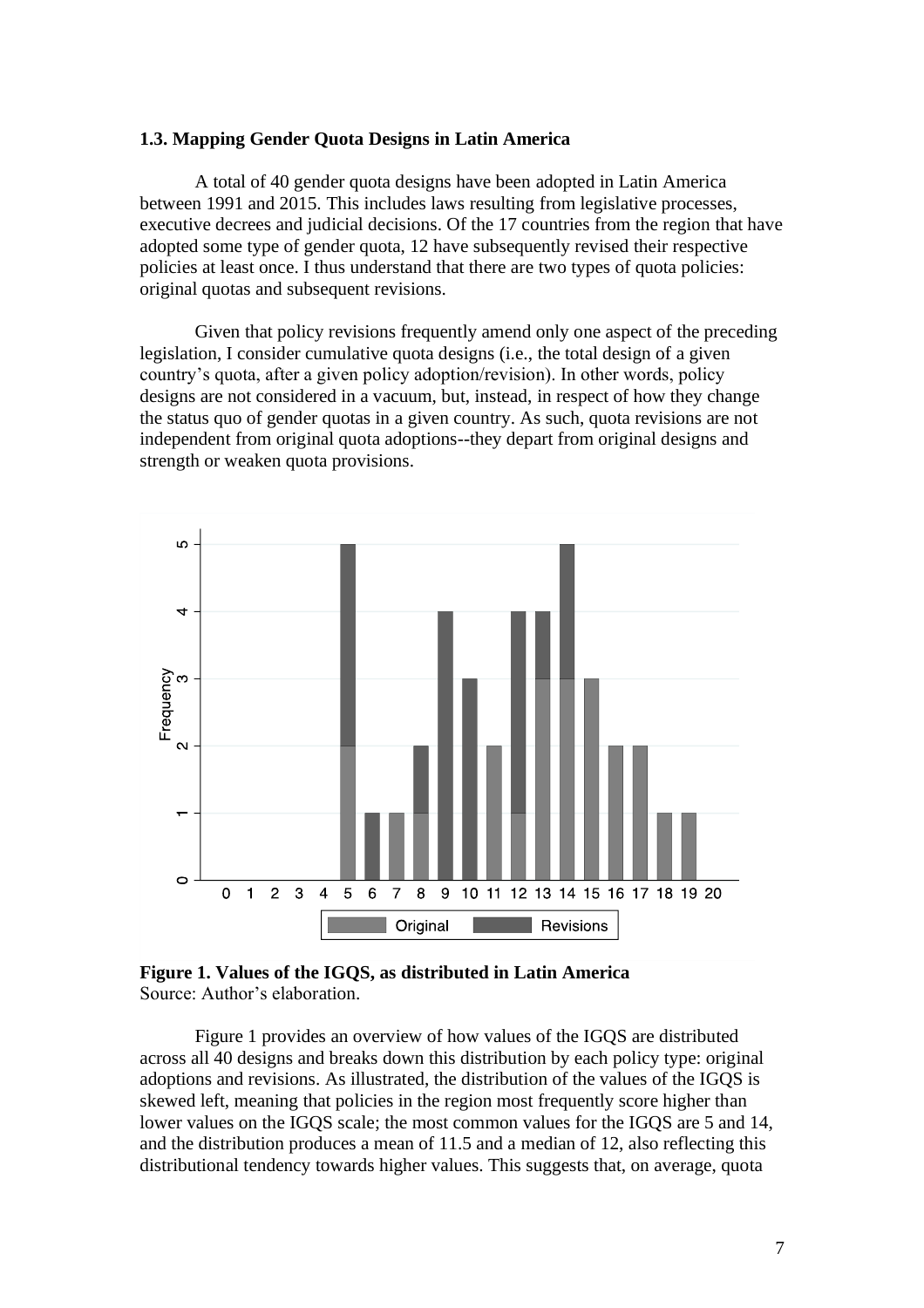designs in Latin America are above the midpoint of the IGQS scale--and closer to higher values that suggest strong policy designs. A closer look into these two types of policies, however, shows that original quotas have been responsible for the bulk of design strength.



### **Figure 2. Values of the IGQS and its individual components, as distributed in Latin America**

Source: Author's elaboration.

Figure 2 disaggregates the IGQS into each of its individual components. $x^{i}$  As illustrated, only two of scales of the individual components that make up the IGQS produce means above the scale midpoint (2.5). The scale for size requirements produces a mean of 2.625, while the scale of obstacles for implementation produces a mean of 2.925. This suggests that these are the scales that, on average, mostly contribute to the strength of gender quota designs in Latin America. This makes sense given that many gender quotas have been recently transformed into parity regimes, thus increasing the size requirements of policy designs, and that many original quotas have been revised (through legislative means or by executive decrees, and court resolutions) to close design loopholes (Piscopo 2015a).

The other three scales produce lower means: placement mandates scale has a mean distribution of 1.825; for compliance mechanisms, the mean is 2.075; while for office applicability the mean is 2.050. The lower mean distributions for placement mandates and office applicability could, however, simply be a reflection of how institutional variation limits the possibilities for gender quota designs. Despite the seemingly positive snapshot for the overall strength of gender quotas, descriptive statistics suggests that disparities across the different components exist.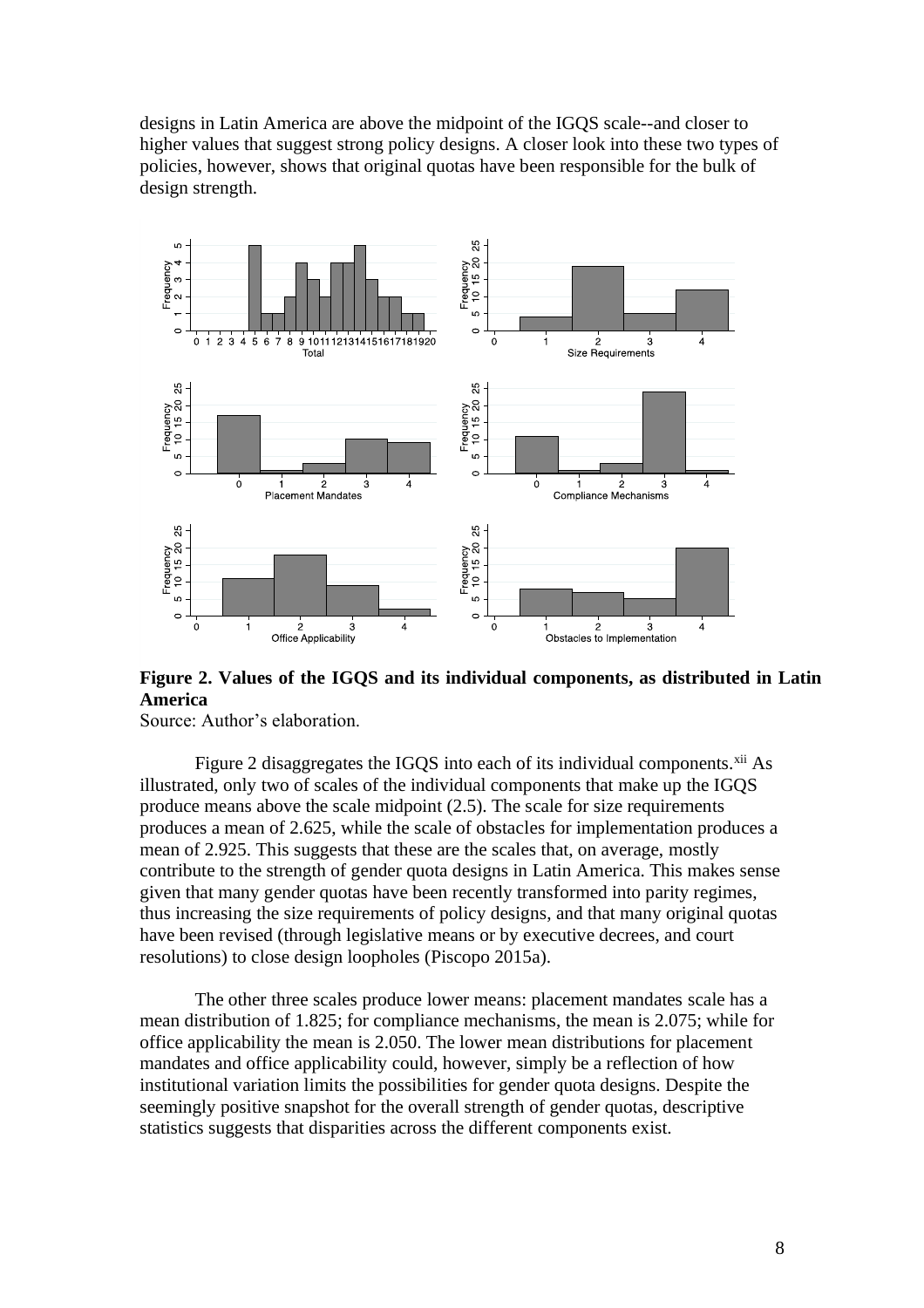A number of authors have depicted early gender quota adoptions in Latin America as symbolic gestures to show-case legislators' commitment to gender equality while avoiding increased electoral competition (Araújo 2003). Others have argued that although presumably weak, early gender quota policies served as the basis of entrance for women in parliament, who could then challenge weak designs and strengthen quotas from within the system (Piscopo 2015: 36).



## **Figure 3. Strength of gender quota designs overtime, as distributed in Latin America**

Source: Author's elaboration.

Figure 3 illustrates the strength of gender quota designs overtime and identifies each case in regards to whether it was an original adoption or a subsequent revision. Although no clear pattern emerges to describe the variation in the strength of gender quota designs among early gender quota adopters in the period between 1991 and 2000 (the variation ranges from a value of 5 in Brazil to a value of 14 in Bolivia), a pattern does become clear for late adopters: as figure 3 shows, weak gender quota designs have indeed been more common among early adopters. No original quota designs are present in the lower right quadrant of the graph, suggesting that more recent original adoptions have been stronger than those enacted between 1990 and 2000, with no country other than Nicaragua adopting a quota design scoring less than 10 on the IGQS scale after 1998.

When also taking revisions into account, four cases are placed in the lower right quadrant, but they represent policies in two countries only: Brazil and Panama. By contrast, the upper right quadrant displays a high concentration of revisions, suggesting the recent strengthening of gender quota designs in the region. Overall, figure 2 once again illustrates the regional trend towards--increasingly--high values of gender quota designs.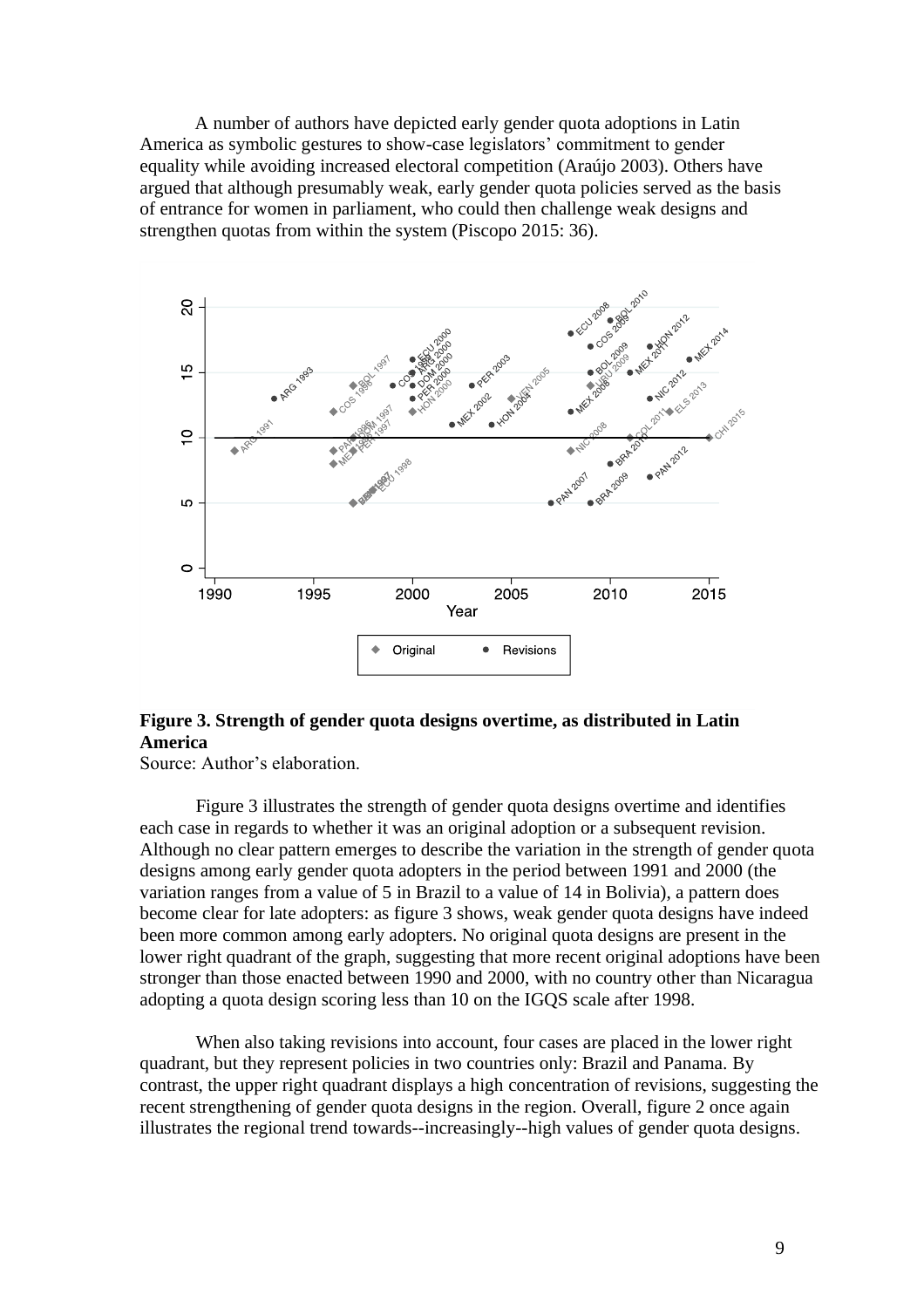Despite the fact that all policies in Latin America are similar, in the sense that they all determine quotas for candidate lists, a more nuanced review of the policies that disaggregates between different design dimensions reveals that variation exists both at the cumulative-level (i.e., values of the IGQS), as well as across different individual components of the Index. This variation illustrates the need for further comparative studies on the origins of gender quota designs.

While individual case studies have been crucial in identifying the factors that contribute to patterns of gender quota adoption, they have been less clear about what leads some quotas to be stronger or weaker designs. The next section begins to unpack this by testing the explanatory power of common theories of gender quota adoption when applied to the strength of gender quota designs.

The majority of existing theories treat the strength of gender quota designs as an extension of the process of gender quota adoption. As such, most explanations do not seek to directly explain the strength of design, per se. Nonetheless, because these works are concerned with finding the sources of pressures that may lead to institutional change (i.e., gender quota adoption), I grant that they are good starting points for identifying the factors that may impact the strength of gender quota designs as well.

### *2. Origins of Gender Quota Designs*

A vast scholarship has engaged in providing insights into the processes that lead to the adoption and/or revision of individual quota policies. Although, as Krook (2009: 20) points out, there is not a one-size-fits-all explanation, three different frameworks stand out as the most commonly emphasized. They are: 1) international pressure and transnational diffusion; 2) mobilization of women's groups, female legislators, and female party leaders; and, 3) changing normative values and development.

Most studies agree that the growing popularity of gender quotas is, at least in part, a consequence of international values that emphasize the agenda of gender equality and transnational learning (Krook 2009: 25-26; Celis *et al.* 2011. Theories that follow this reasoning are based on the notion that states learn from one another and "imitate" policies implemented by their neighbors. In such explanations, policy strengthening results from countries' and policy-makers' engagement in informationsharing on quota provisions/design and observations of what types of policy provisions make quotas more or less effective in achieving their stated goal of increasing women's political representation (Crocker, 2007; Bush, 2011; Piatti-Crocker, 2011; Paxton and Hughes, 2015).

Women's organizations are also often mentioned as the driving force behind the proposal of gender quotas, campaigns for their adoption, as well as their subsequent strengthening revisions. Banaszak *et al*. (2003) come together to provide thick accounts of the influence of women's movements in pressuring state actors to consider proposals for gender quotas. Jenson and Valiente (2003: 90-91) argue that lobbying for gender quotas became one of the most explicit efforts of women's groups in Spain and France. They also highlight the role of these groups in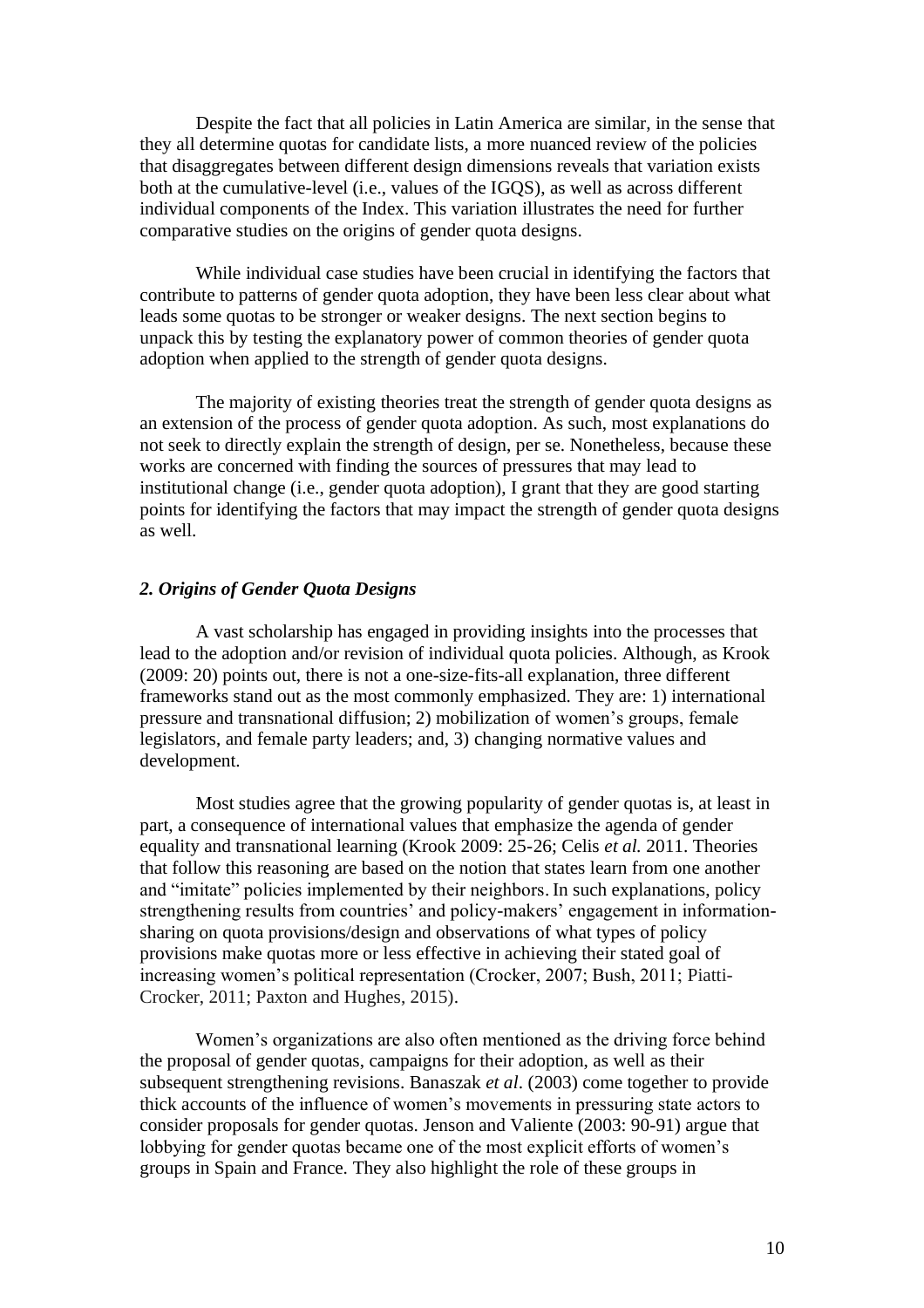strengthening quota designs by increasing party quota requirements among left-wing parties and pressuring party leaders to propose bills for the establishment of a national-level quota. Chama (2001) and Bruhn (2003) further this view by providing similar accounts of the processes of gender quota adoptions and revisions in Argentina and Mexico, respectively.

A number of scholars also point to the important role of female legislators and party leaders: Caminotti (2014), Piscopo (2006), Jones (2008), and Krook (2009) all emphasize that strategic and cohesive action by female officeholders has been crucial in drafting and passing gender quota legislation in a number of cases. As Baldez (2004) explains, the bargaining power of female legislators increases when they engage in cross-partisan mobilization. Caul (2001) also finds that the proportion of women in high positions within political parties also positively affects the likelihood of a party to support gender quotas and Araújo (2003) attests to the role of women within parties in persuading their male colleagues to promote quotas and support female candidates. Finally, Jones (2004 on Costa Rica and 2005 on Argentina) finds that female party leaders impact not only quota adoption, but that they also play a crucial role in lobbying for stronger gender quotas.

Other authors have maintained that that increasingly accepted notions of gender equality and the need for greater female representation in politics is what drives the adoption of gender quotas. These accounts have sometimes been based on the notion that socio-economic development in society impacts on cultural orientations, which, in turn, affect policy-making. Inglehart and Norris (2003) are the most strenuous defenders of this approach. They argue that socio-economic development impacts on gender roles in a predictable way: transforming society and giving women more opportunity at all levels of governance. Furthering this view, Inglehart and Welzel (2005) argue that when a society surpasses a certain level of tolerance towards an idea that had previously been considered unacceptable (e.g. homosexuality, gender equality), then an "institutional breakthrough" typically takes place in order to change the rules of the game in line with cumulative value change. For instance, progressive values towards homosexuality or gender equality could therefore result in the institutionalization of same-sex marriage and equal pay for women.

### **2.1. Variables and Hypotheses**

As a means testing the diffusionist approach, I use a variable that measures the proportion of countries in Latin America that have adopted a legal quota until the year preceding the start of a given legislative cycle.<sup>xiii</sup> Data are retrieved from the *Global Database on Quotas for Women* and hand-coded. Since the adoption of gender quotas characterize an institutional innovation, the widening of institutional repertoires may be significant, from a diffusionist perspective, and *I expect this variable to be positively related to the strength of gender quota designs*. The variable is a proportion and ranges from 0 to 1.

To measure the impact of female elites I employ a measure of the proportion of women in the single or lower house of parliament during the legislative cycle in which a gender quota bill is introduced. As previously noted, a number of scholars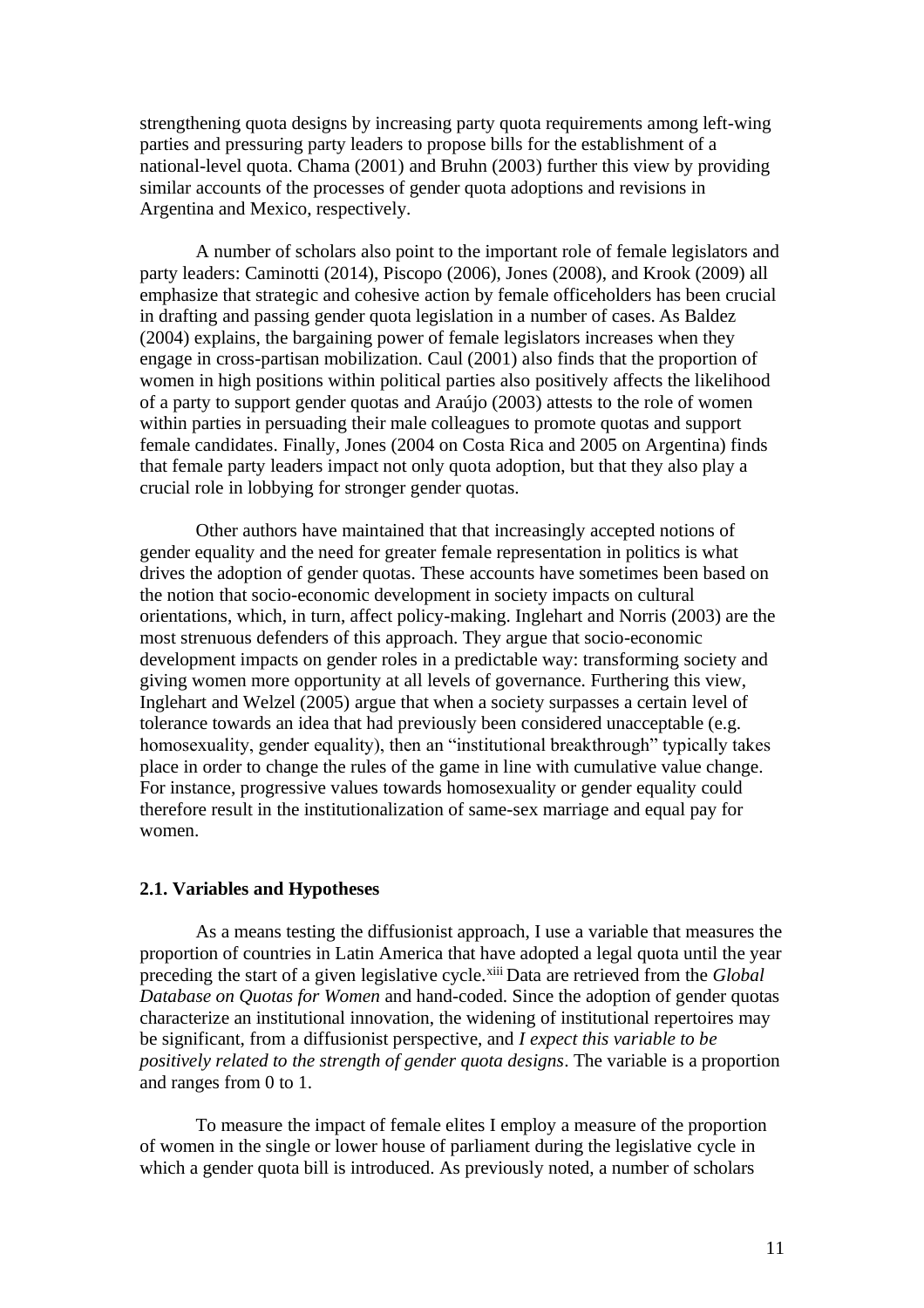have pointed to the importance of female parliamentarians in pushing and negotiating for the adoption of gender quotas. As such, *I expect the proportion of women in parliament to be positively related with the strength of gender quota designs*. This variable ranges from 0 to 1 and is measured using data from the *Parline* and the *Women in National Parliaments* databases compiled by the Inter-Parliamentary Union.<sup>xiv</sup> I recognize that this variable is endogenous given that, while the measure may affect the first instance of gender quota adoption in a given country, gender quotas, once adopted, are also likely to influence the proportion of women in parliament. Nonetheless, models that do not control for the presence of women in parliament when assessing the strength of gender quota designs would likely suffer from omitted variable bias.

To test for the plausibility of value change theory, I employ a measure of human development. I include this variable because one of the assumptions of value change is that once societies have a social safety net that guarantees stable social goods, they become less preoccupied with material values and more concerned with the so-called "postindustrial" values, which include gender equality (Inglehart and Norris 2003). To test this, I use the Human Development Index (HDI) compiled by the United Nations Development Program (UNDP).<sup>xv</sup> The HDI is a measure of social and economic development and takes into account life expectancy, education, and standards of living of a given country.<sup>xvi</sup> This variable ranges from 0 to 1, wherein 1 signifies the highest level of human development and 0 the lowest. Value change theory suggests that the less preoccupied societies are with material goods, the more preoccupied they become with "postmaterial" values, including gender equality. *I thus expect HDI to be positively associated with strong gender quota designs.*

### **2.2. Results**

This chapter explores the factors that determine the variety of 40 gender quota designs--both original and revised policies. As a consequence of this, a number of quota designs included in my analyses are not independent of one another (i.e., they are revisions of a previous policy). As such, when I apply linear regression (OLS) to assess the potential determinants of the IGQS and its individual components, I include lagged dependent variables to address the non-independence of some of my observations.

Furthermore, since the values a given country scores on one of the parameters that composes the IGQS (the variable measuring placement mandates) may be contingent upon its electoral rules, I also include a control variable for preferential voting systems. The variable is binary and a value of 0 refers to open lists and a value of 1 to closed lists. I expect this variable to be positively correlated with the IGQS, and, especially, with values on the scale of placement mandates.

|           | Model 1    | Model 2     | Model 3   | Model 4    | Model 5 | Model 6   |
|-----------|------------|-------------|-----------|------------|---------|-----------|
|           | IGOS       | <b>Size</b> | Placement | Compliance | Office  | Obstacles |
|           |            |             |           |            |         |           |
| Lagged DV | $0.373***$ | 0.176       | $0.478*$  | 0.261      | 0.21    | 0.164     |

#### **Table 2 Determinants of Gender Quota Designs, OLS**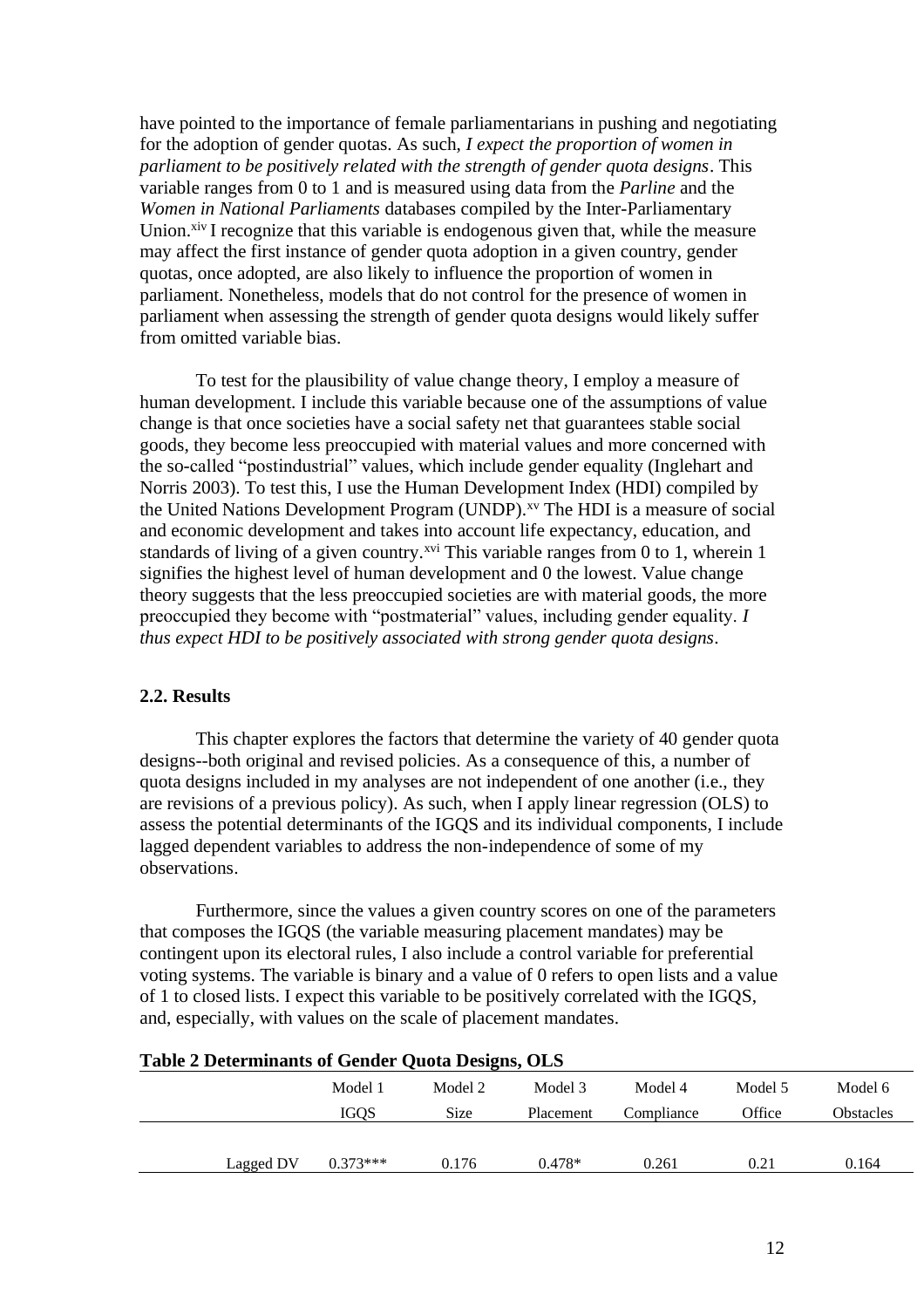|                     | $-0.089$   | $-0.122$ | $-0.186$   | $-0.174$ | $-0.137$ | $-0.108$   |
|---------------------|------------|----------|------------|----------|----------|------------|
| <b>HDI</b>          | $-19.569*$ | $-1.939$ | $-10.271*$ | $-0.45$  | 0.135    | $-6.734*$  |
|                     | $-7.799$   | $-2.666$ | $-4.076$   | $-3.924$ | $-2.389$ | $-2.9$     |
| Diffusion           | $-1.685$   | 0.525    | $-0.245$   | $-0.463$ | 0.636    | $-2.032**$ |
|                     | $-1.66$    | $-0.569$ | $-0.865$   | $-0.841$ | $-0.516$ | $-0.618$   |
| Women in Parliament | 18.483**   | 3.877    | $8.870**$  | 2.908    | $-0.718$ | 7.794**    |
|                     | $-6.323$   | $-2.079$ | $-3.113$   | $-3.085$ | $-1.724$ | $-2.399$   |
| <b>Closed Lists</b> | $-1.717$   | $-0.014$ | $-0.817$   | $-0.755$ | 0.417    | $-0.519$   |
|                     | $-0.974$   | $-0.334$ | $-0.507$   | $-0.489$ | $-0.31$  | $-0.365$   |
| Constant            | 21.827***  | 2.822    | $7.717**$  | 2.419    | 1.227    | $7.500***$ |
|                     | $-5.354$   | $-1.831$ | $-2.805$   | $-2.689$ | $-1.646$ | $-1.993$   |
|                     |            |          |            |          |          |            |
| R-squared           | 0.601      | 0.328    | 0.432      | 0.174    | 0.218    | 0.438      |
| N                   | 40         | 40       | 40         | 40       | 40       | 40         |

Note: \* p<0.10; \*\* p<0.05; \*\*\* p<0.01

Table 2 summarizes my results. For Model 1, which uses the IGQS as a dependent variable, only two variables produce statistically significant coefficients besides the lagged dependent variable. Surprisingly, the measure of HDI produces a negative and statistically significant coefficient. Contrary to expectations, this suggests that countries with higher levels of human development are more likely to enact weaker quota designs. Instead of being a result of a society's stock of gender egalitarian values, this could instead be a result of more intense international pressure placed on emerging nations that want to signal to their commitment to gender equality to the international community (Krook, 2006: 312; Bush, 2011). Furthermore, given the low number of observations, this result could also be country-driven: Chile and Uruguay, both countries with high levels of HDI, have relatively weak quota designs.

As expected, my measure for women in parliament yields a statistically significant coefficient that is positive and that has a large magnitude. This suggests that the most important predictor of the strength of gender quota policies is pressure from female elites. The coefficient can be interpreted as follows: a one-point increase on the scale on women's representation leads to an 18.483 increase on the scale of the IGQS. For illustrative purposes, this predicts a 10.218 value on the scale of IGQS when the proportion of women's representation in legislature is 0.025 (2.5%), the lowest value present in the data, and a value of 17.149 on the scale of IGQS when the proportion of women's representation in legislature is 0.400 (40%), the lowest value present in the data, when HDI and diffusion are held at their respective means and a system has open-lists (value of 0).

This relationship is in line with scholarship that points to the importance of female parliamentarians in pressing for gender quotas and often engaging in crosspartisan efforts to negotiate stronger designs, as well as accounts that narrate the efforts of female parliamentarians to reform weak policies (Piscopo, 2015; Beckwith, 2003; Chama, 2001). My measures of diffusion and control for closed lists systems both produce negative coefficients--the opposite of what is predicted by the literature and what I hypothesized. I come back to this later.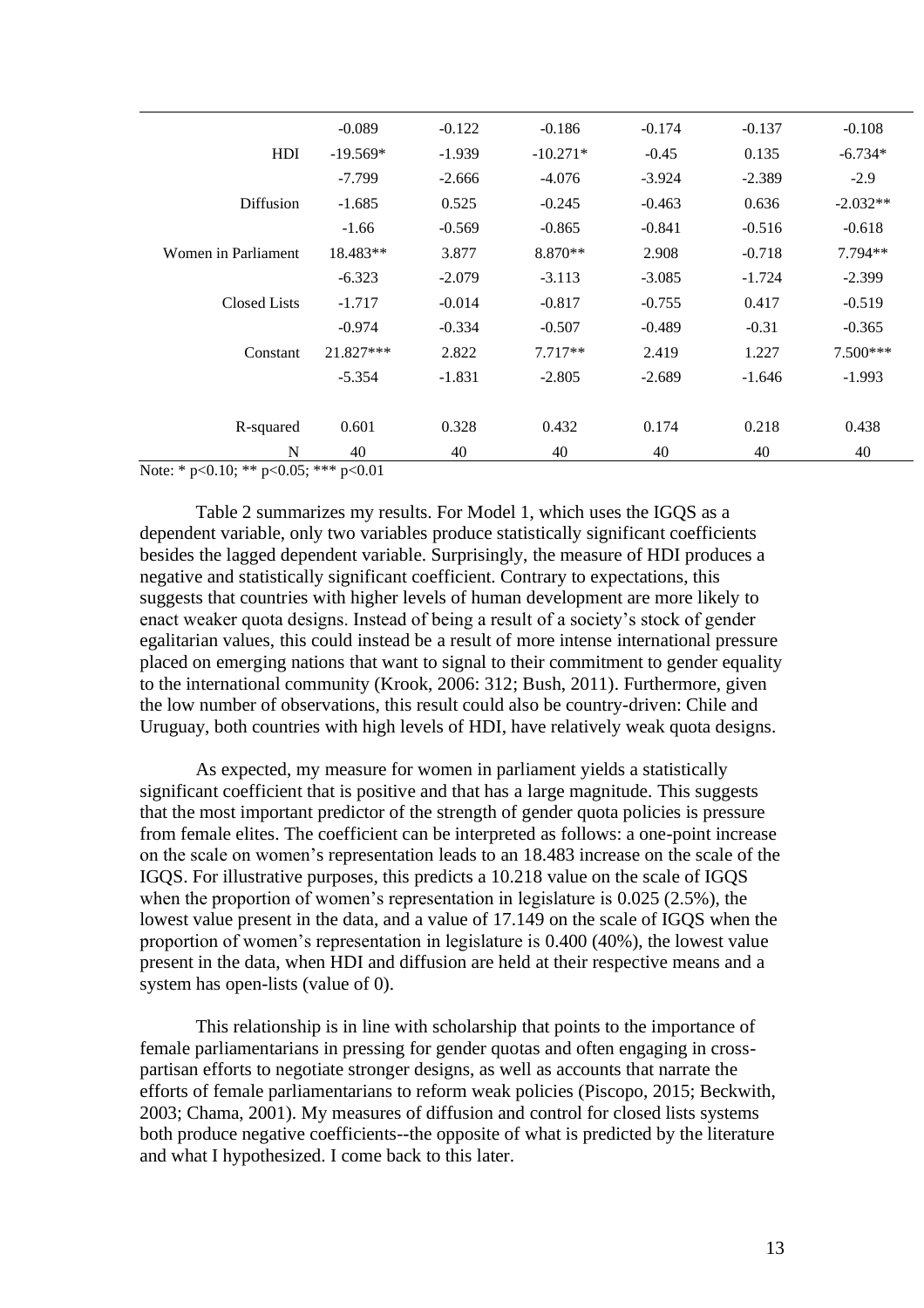Model 3, assessing the determinants of placement mandates, produces results similar to those of Model 1. Here again, HDI produces a negative coefficient that is statistically significant; the presence of women in parliament comes up as the most important predictor of strong placement mandates, with my measure for the proportion of women in parliament producing a large and statistically significant coefficient.

Model 6, predicting the determinants of obstacles to implementation, is the one that produces the most statistically significant coefficients. HDI, diffusion, and the proportion of women in parliament all seem to impact the level of obstacles to implementation in gender quota designs. HDI, once more, produces a negative coefficient, meaning that countries with higher levels of human development are also the ones with the most loopholes or obstacles to quota implementation. For example: Chile is the country in the region with the highest level of human development at the time of a quota design and a quota design that scores a 2 on the scale of obstacles to implementation, given that its quota is temporary and only applicable for three electoral cycles.

Diffusion also produces a negative and statistically significant coefficient in model 6. This goes against accounts that describe transnational knowledge-sharing and learning as a mechanism for quota design strengthening. In fact, it suggests that learning may be leading to the opposite: knowing that gender quotas have the potential to transform the composition of elites, incumbents design quotas with loopholes that may prevent drastic transformations and elite displacement.

This can be illustrated when analyzing the most recent original adoptions in the region have been those of Chile (2015), El Salvador (2013), Colombia (2011), Uruguay (2009), and Nicaragua (2008). Despite the already existing trend to enact parity regimes, none of these original designs established parity: El Salvador and Colombia established quotas of 30% and Uruguay of 33%, while Chile established a quota size of 40%. Moreover, loopholes were present in the quota designs of three of these four cases. In Colombia, the quota was designed in such a way that it was only applicable to elections of 5 or more seats. In Chile and Uruguay, the quota was enacted as a temporary measure something that Franceschet and Piscopo (2015) deemed "problematic" and "inconsistent" with the regional policy trend.

As such, the proportion of women in parliament is thus the only variable that produces a statistically significant and positive coefficient. This suggests that female parliamentarians are the main actors responsible for closing design loopholes and addressing other obstacles to the implementation of gender quotas. This finding agrees with previous accounts of gender quota strengthening, which describe these processes as endogenous (Piscopo 2015a: 39): women whose entrance in parliament was facilitated by gender quotas then work from within the system to further strengthen policy designs and tackle configurations that prevent effective policy implementation. This is in line with broader developments in the political science literature that find that endogenous processes impact various aspects of institutional change (Rodden 2009; Przeworski 2004).

Finally, models 2, 4, and 5, predicting the determinants of size requirements, compliance mechanisms, and office applicability, respectively, do not yield any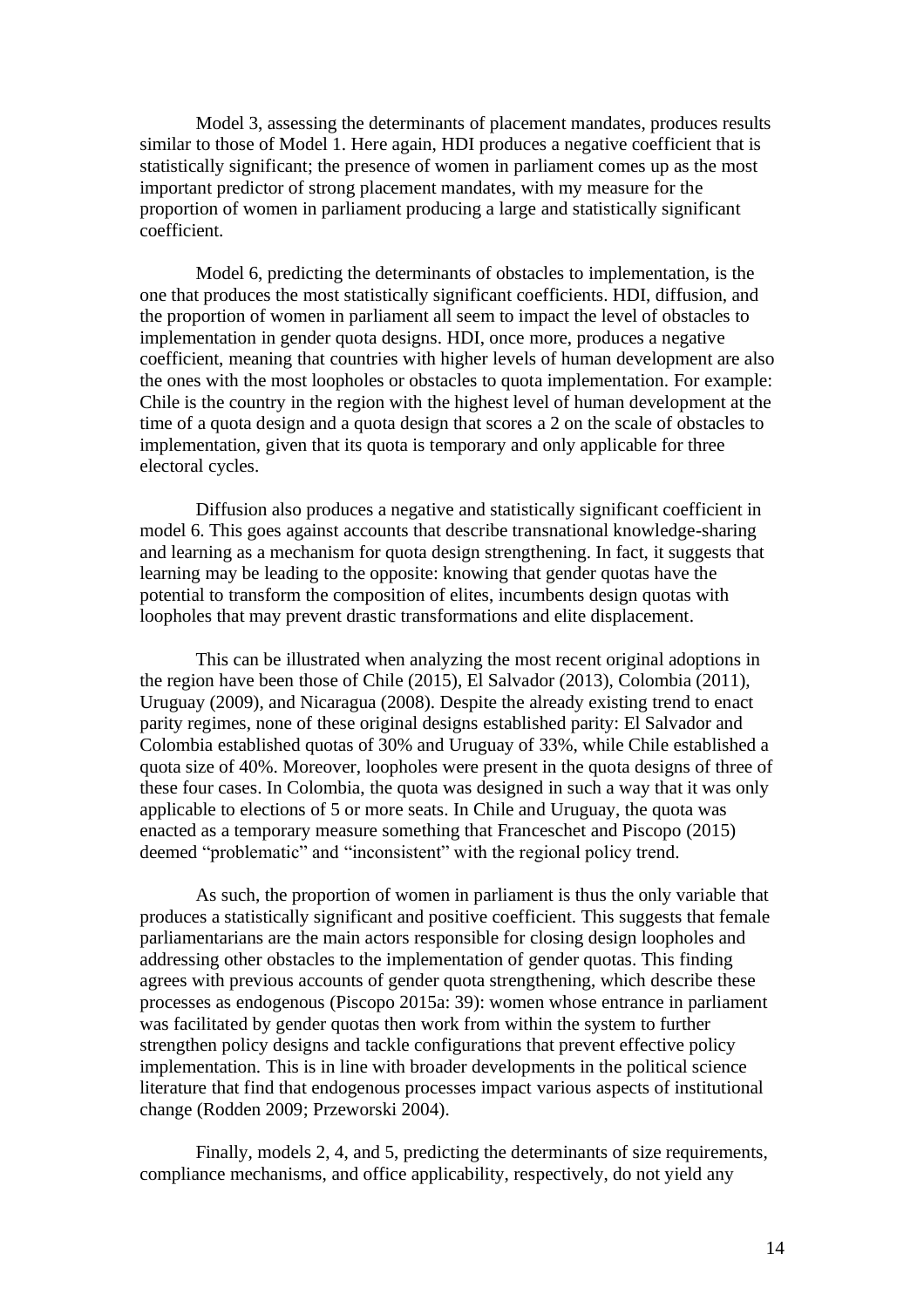statistically significant coefficients. For models 2 and 4, my measures for HDI, diffusion, and closed lists all produce negative, albeit not statistically significant coefficients, that go against my hypotheses and common accounts present in the literature. For model 5, all variables produce coefficients with the direction hypothesized--except for the measure of women's descriptive representation in parliament. This may be related to the lack of controls in my models for institutional configurations relevant to this particular scale (e.g., unicameral vs. bicameral legislatures, for example).

Furthermore, the fact that none of my variables yield significant coefficients for three of my six models suggests that some aspects of gender quota designs may not be directly influenced by any of my independent variables--or, more plausibly, that my independent variables are important for some cases, but not others. The Rsquares of the models (0.328, 0.174 and 0.218, respectively) suggest that a substantial amount of the variation can be explained by the variables included in the models. Nonetheless, these are also the lowest R-squares among the models tested, meaning that there does seem to be room for considering other types of explanation that may be important in influencing levels across these scales. This may include, for instance, considering the role of non-legislative actors (Baldez 2004) and the resistance of male elites (Piscopo 2015a; Paxton and Hughes 2015: 335) to the strengthening--and weakening--of gender quota designs.

Not finding statistically significant coefficients for these three models, however, is a finding in itself: Krook (2009: 20-21) poses that there may not be a single explanation for gender quota adoptions. Although it seems like there are some variables that can explain the variance in the overall strength in gender quota designs (here operationalized by the IGQS), size requirements, compliance mechanisms, and office applicability may be aspects of gender quota designs for which explanations may not be generalizable.

In sum, the only independent variable that more consistently yields statistically significant coefficients is my measure for the proportion of women in the legislature. This variable produces positive coefficients that are consistent with my expectations for all (but one) of my models and that are statistically significant for three of my six models. My other findings have been somewhat surprising. HDI produces statistically significant coefficients for three models, but the direction of the relationships found is opposite to those initially hypothesized. The measure of diffusion also produces a statistically significant coefficient for model 6, but it has the opposite direction of that hypothesized. The binary control for closed-lists, often mentioned as an institutional feature that allows for stronger gender quota designs (Jones 1998; Jones and Navia 1999; Schmidt 2003), did not confirm the anticipated results, suggesting that the existing literature may be placing too much explanatory power into an aspect that, comparatively, is not statistically relevant.

### *3. Conclusion*

The first national gender quota law was introduced in Argentina in 1991. Since then, all but one country (Guatemala) in Latin America have adopted similar policies. It is vastly known that although all policies in the region are instances of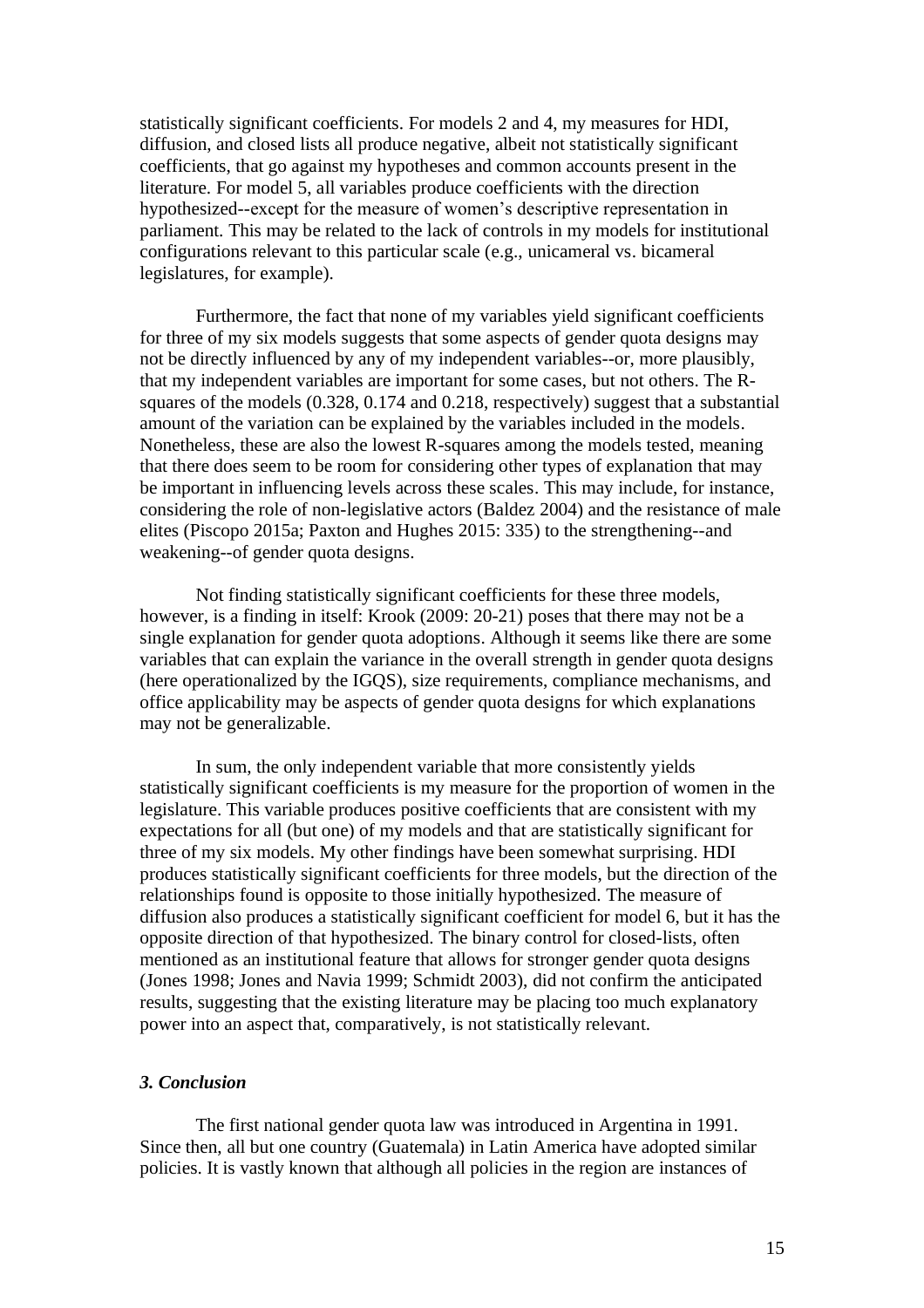"legislated candidate quotas", there is great variation in the specificities of policy designs. The factors that explain these divergences remain unclear, despite vast academic and public policy interest in the topic.

To allow for such analysis yet provide insight into the complexities of gender quota designs, I developed an index of gender quota strength (the IGQS) that accounts for five different aspects of gender quota designs, namely: 1) size requirements, 2) placement mandates, 3) compliance mechanisms, 4) office applicability, and 5) obstacles to implementation. I then used this index to first map gender quota designs in the region and then test the potential explanatory power of existing explanations of gender quota design strength.

My initial suspicion was that individual aspects of gender quota policies are influenced by different sets of factors. Indeed, a pattern regarding the potential differences between individual aspects of gender quota policies seems to have emerged throughout all sections of the chapter.

When assessing the determinants of gender quota design strength, I find that my measure for women's mobilization is the one that most consistently yields the expected results. The presence of women in parliament was found to be significantly and positively associated with the overall strength of gender quota designs, as well as two characteristics deemed crucial for effective policy implementation, namely: strengthening placement mandates and addressing design loopholes.

My other findings are more puzzling and deserve further attention. First, HDI produces negative coefficients for all of my models, except model 5. Second, model 2, model 4, and model 5 (predicting size requirements, compliance mechanisms and office applicability, respectively) do not produce any statistically significant coefficients. Third, my measure of diffusion also produces coefficients contrary to those expected in two models. Fourth, my control variable for closed-list systems does not produce any statistically significant coefficients. These preliminary findings suggest either that the variation in the strength of gender quota designs cannot be explained in generalizable terms and that each case is rather unique to country and time contexts; or that my models are misspecified. It is possible, for instance that explanations for the strength of original quota designs are different from those of the strength of designs resulting from revisions.

It is also plausible that my models omit important explanatory variables. For instance, some have highlighted the role of non-legislative actors in processes of gender quota adoption and strengthening. Baldez (2004) has been one of the few to place courts at the center of explanations on quota policy developments. Furthermore, the role of executives in drafting gender quota-related legislation, providing guidance and resources to legislators supporting gender quotas, and enacting executive decrees to address policy design weaknesses has also been noted (Dahlerup and Freidenvall, 2009; Piscopo, 2015; Krook 2009: 172). Finally, the role of male parliamentarians in acting strategically to prevent strong gender quotas from being designed has also been often mentioned (Piscopo 2015a; Paxton and Hughes 2015: 335), but rarely empirically tested (exception includes Bruhn 2003).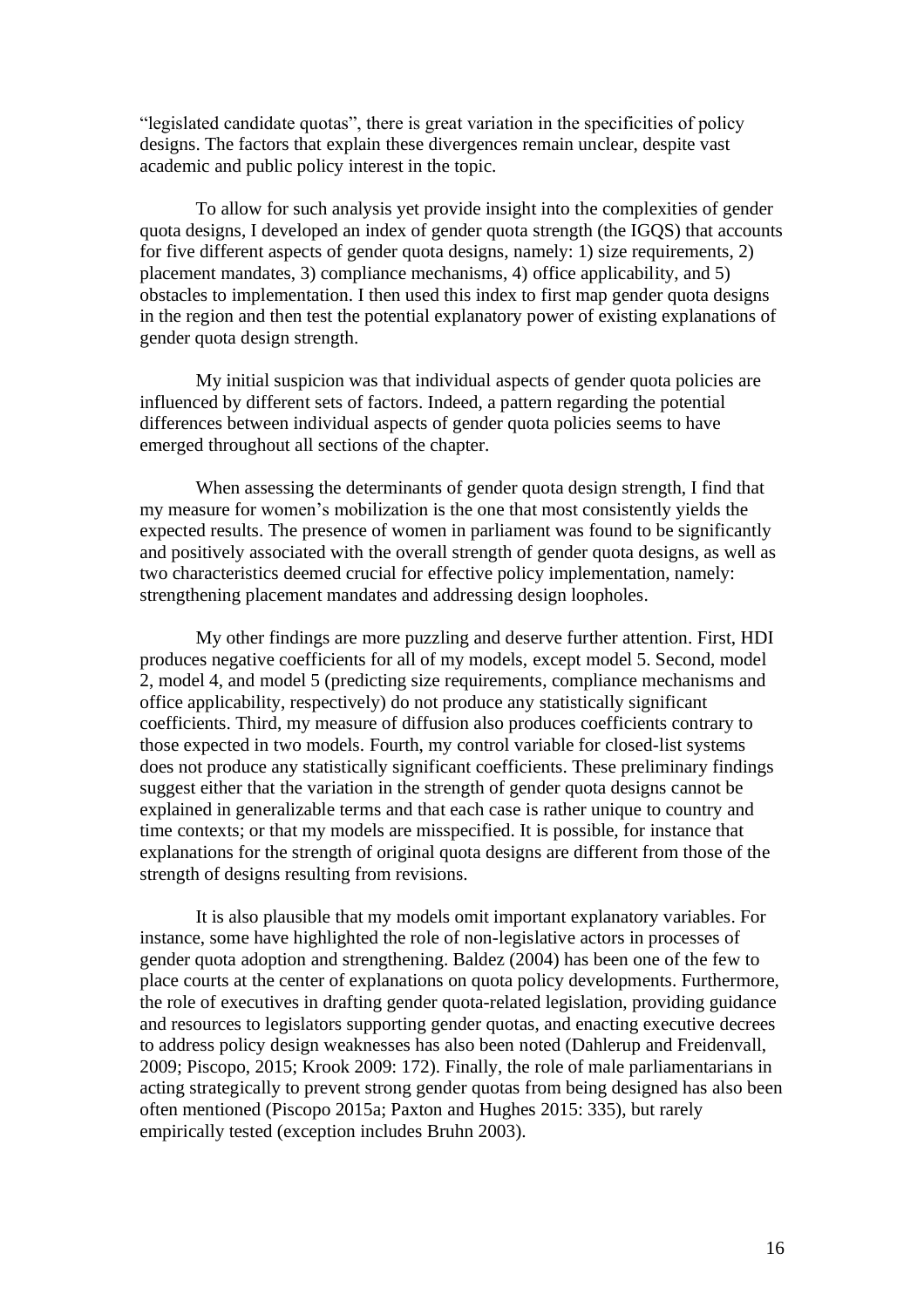Although it may be true that there is not a one-size-fits-all-formula to explain the strength of gender quota designs, four of my models show that cross-sectionally investigating the origins of the variation in gender quota designs is a fruitful exercise that may lead to the confirmation (or refining) of existing theories developed from low-N and case study-based scholarship. The IGQS may thus present the opportunity to comparatively investigate approaches that, up to now, have not been tested widely.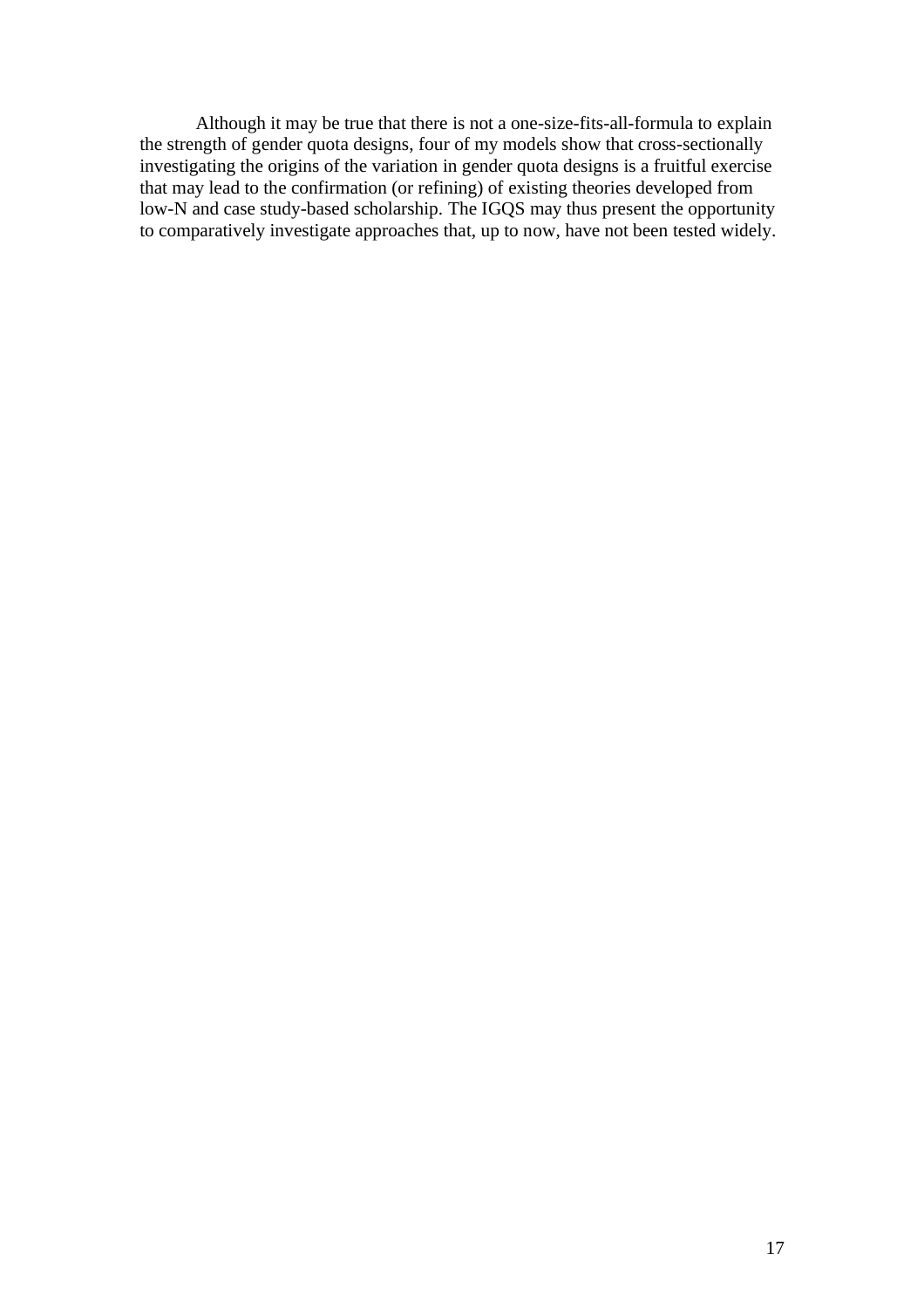### **Bibliography**

Archenti, Nélida, and María Inés Tula. "Cuotas de Género y Tipo de Lista en América Latina". *Opinión Pública* 13, no. 1 (2007): 185-218. doi:10.1590/s0104- 62762007000100007.

Arrindell, W. A., and J. van der Ende. "An Empirical Test of the Utility of the Observations-to-Variables Ratio in Factor and Components Analysis". *Applied Psychological Measurement* 9, no. 2 (1985): 165-178. doi:10.1177/014662168500900205.

Baldez, Lisa. "Primaries Vs. Quotas: Gender and Candidate Nominations in Mexico, 2003". *Latin American Politics & Society* 49, no. 3 (2007): 69-96. doi:10.1353/lap.2007.0027.

Baldez, Lisa. "Elected Bodies: The Gender Quota Law for Legislative Candidates in Mexico". *Legislative Studies Quarterly* 29, no. 2 (2004): 231-258. doi:10.3162/036298004x201168.

Banaszak, Lee Ann, Karen Beckwith, and Dieter Rucht. *Women's Movements Facing the Reconfigured State*. New York: Cambridge University Press, 2003.

Beckwith, Karen. "The Gendering Ways of States: Women's Representation and State Configuration in France, Great Britain, and the United States". In *Women's Movements Facing the Reconfigured State*, 169-202. Lee Ann Banaszak, Karen Beckwith and Dieter Rucht, 1st ed. New York: Cambridge University Press, 2003.

Bruhn, Kathleen. "Whores and Lesbians: Political Activism, Party Strategies, and Gender Quotas in Mexico". *Electoral Studies* 22, no. 1 (2003): 101-119. doi:10.1016/s0261-3794(01)00039-7.

Bush, Sarah Sunn. "International Politics and The Spread of Quotas for Women in Legislatures". *International Organization* 65, no. 01 (2011): 103-137. doi:10.1017/s0020818310000287.

Caul, Miki. "Women's Representation in Parliament: The Role of Political Parties". *Party Politics* 5, no. 1 (1999): 79-98. doi:10.1177/1354068899005001005.

Caul, Miki. "Political Parties and the Adoption of Candidate Gender Quotas: A Cross-National Analysis". *Journal of Politics* 63, no. 04 (2001): 1214-1229. doi:10.1111/0022-3816.00107.

Celis, Karen, Mona Lena Krook, and Petra Meier. "The Rise of Gender Quota Laws: Expanding the Spectrum of Determinants for Electoral Reform". *West European Politics* 34, no. 3 (2011): 514-530. doi:10.1080/01402382.2011.555981.

CEPAL. "'Quota Legislation". *Gender Equality Observatory of Latin America and the Caribbean*, 2015. http://www.cepal.org/cgibin/getprod.asp?xml=/oig/noticias/paginas/2/36362/P36362.xml&xsl=/oig/tpli/p18f.xsl&base=/oig/tpl-i/top-bottom-decisiones.xsl.

Chama, Mónica. *Las Mujeres y el Poder*. Buenos Aires: Ciudad Argentina, 2001.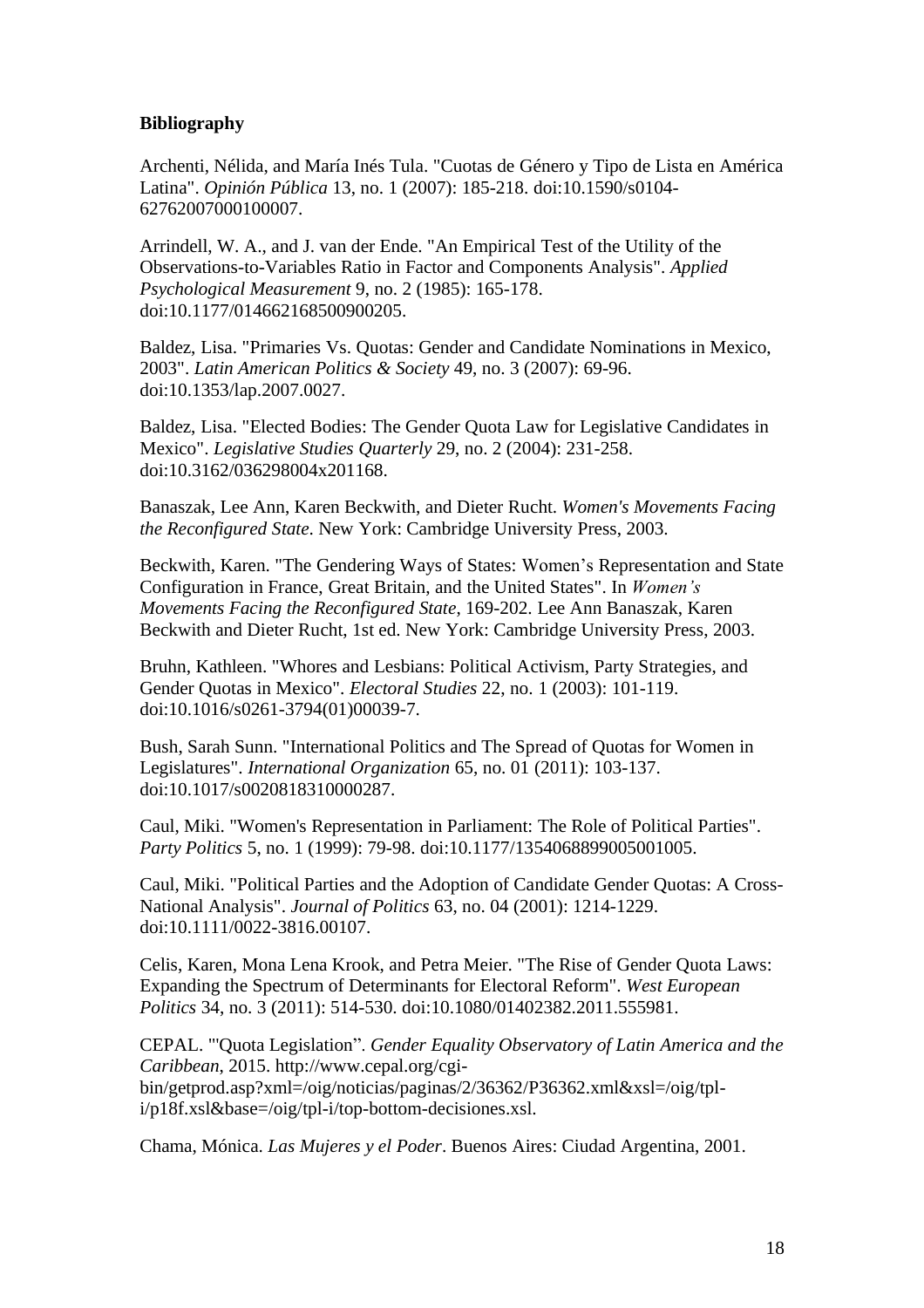Comrey, Andrew L, and Howard B Lee. *A First Course in Factor Analysis*. Hillsdale: Erlbaum, 1992.

Crocker, Adriana. "Gender Quota Laws in Latin America: Innovation, Diffusion, and the End of a Wave". *Cena Internacional* 9, no. 2 (2007): 95-124.

Dahlerup, Drude. "Gender Quotas in Politics - A Constitutional Challenge". In *Constituting Equality: Gender Equality and Comparative Constitutional Law*, 1st ed. New York: Cambridge University Press, 2009.

Dahlerup, Drude. "Increasing Women's Political Representation: New Trends in Gender Quotas". In *Women in Parliament: Beyond Numbers*, 1st ed. Stockholm: International Institute for Democracy and Electoral Assistance - IDEA, 2005.

Dahlerup, Drude. *Women, Quotas and Politics*. Hoboken: Taylor and Francis, 2013.

Ferreira Rubio, Delia M. "Financiamiento Político, Género, y Equidad en la Competencia Electoral". *Revista Andamios* 7, no. 8 (2012): 78-86.

Franceschet, Susan and Jennifer M. Piscopo. "Deepening Democracy? Electoral Reforms and Gender Quotas in Chile". Blog. *Panoramas*, 2015. http://www.panoramas.pitt.edu/content/deepening-democracy-electoral-reforms-andgender-quotas-chile#sthash.tolsTVey.dpuf.

Freidenberg, Flavia, and Mariana Caminotti. "Federalismo Electoral, Fortaleza de las Cuotas de Género y Representación de las Mujeres en Argentina y México". Paper presented at the *XXXII Meeting of the Latin American Studies Association (LASA)*. Chicago: Latin American Studies Association (LASA), 2014.

Gorsuch, Richard L. *Factor Analysis*. Hillsdale, N.J.: L. Erlbaum Associates, 1983.

Guldvik, Ingrid. "Strong and Weak Gender Quota Regimes". *NORA - Nordic Journal of Feminist and Gender Research* 19, no. 3 (2011): 181-197. doi:10.1080/08038740.2011.593553.

Hutcheson, Graeme, and Nick Sofroniou. *The Multivariate Social Scientist*. London: Sage Publications, 1999.

Ibarra Cárdenas, Jesús. "Cuota de Genero Vs. Regla de Mayoría: El Debate Constitucional". *Cuestiones Constitucionales* 28 (2013): 141-169. doi:10.1016/s1405- 9193(13)71278-2.

Inglehart, Ronald, and Pippa Norris. *Rising Tide*. Cambridge, UK: Cambridge University Press, 2003.

Inglehart, Ronald, and Christian Welzel. *Modernization, Cultural Change, and Democracy*. Cambridge, UK: Cambridge University Press, 2005.

Inter-Parliamentary Union. "IPU PARLINE Database on National Parliaments", 2015. http://www.ipu.org/parline-e/parlinesearch.asp.

Inter-Parliamentary Union. "Women in Parliaments: World Classification", 2005. http://www.ipu.org/wmn-e/classif.htm.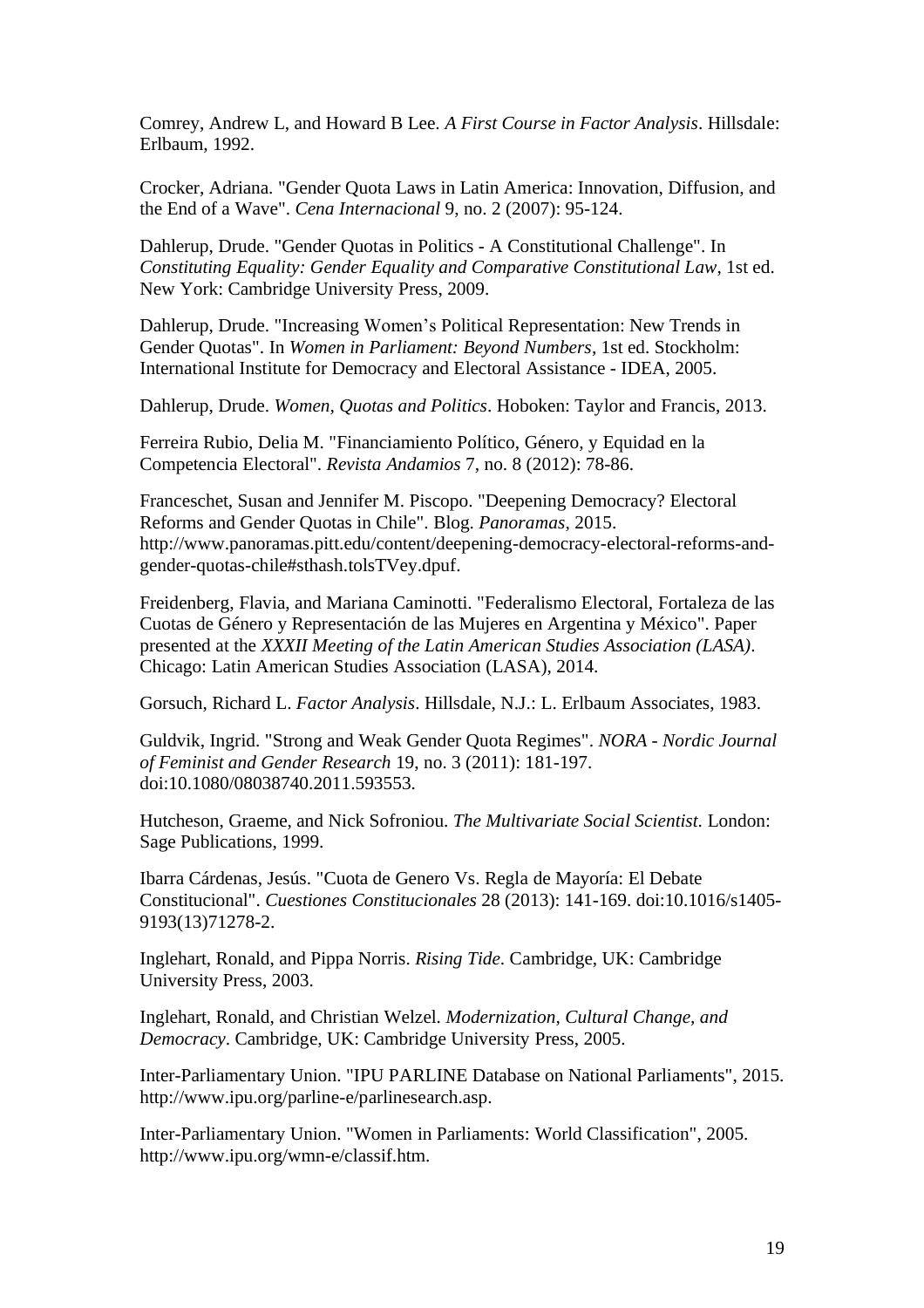Jenson, Jane, and Celia Valiente. "Comparing Two Movements for Gender Parity". In *Women's Movements Facing the Reconfigured State*, 1st ed. New York: Cambridge University Press, 2003.

Jones, Mark P. "Gender Quotas, Electoral Laws, and the Election of Women: Evidence from the Latin American Vanguard". *Comparative Political Studies* 42, no. 1 (2008): 56-81. doi:10.1177/0010414008324993.

Jones, Mark P. "Gender Quotas, Electoral Laws, and the Election of Women: Lessons from the Argentine Provinces". *Comparative Political Studies* 31, no. 1 (1998): 3-21. doi:10.1177/0010414098031001001.

Jones, Mark P., and Patricio Navia. "Assessing the Effectiveness of Gender Quotas in Open-List Proportional Representation Electoral Systems". *Social Science Quarterly* 80, no. 2 (1999): 341-355.

Jones, Mark P. "Quota Legislation and the Election of Women: Learning from the Costa Rican Experience". *Journal of Politics* 66, no. 04 (2004): 1203-1223. doi:10.1111/j.0022-3816.2004.00296.x.

Jones, Mark P. "The Desirability of Gender Quotas: Considering Context and Design". *Politics & Gender* 1, no. 04 (2005). doi:10.1017/s1743923x05240199.

Kouba, Karel, and Petra Poskocilová. "Los Efectos de las Reglas Electorales sobre el Éxito de las Mujeres en las Elecciones Presidenciales en América Latina". *América Latina Hoy* 66, (2014): 17. doi:10.14201/alh2014661746.

Krook, Mona Lena. *Quotas for Women in Politics*. Oxford: Oxford University Press, 2009.

Krook, Mona Lena. "Reforming Representation: The Diffusion of Candidate Gender Quotas Worldwide". *Politics & Gender* 2, no. 03 (2006): 303-327. doi:10.1017/s1743923x06060107.

Negretto, Gabriel L. "Latin American Constitutional Change Database", 2013. http://www.la-constitutionalchange.cide.edu.

Paxton, Pamela, and Melanie M. Hughes. "The Increasing Effectiveness of National Gender Quotas, 1990-2010". *Legislative Studies Quarterly* 40, no. 3 (2015): 331-362. doi:10.1111/lsq.12079.

Piatti-Crocker, Adriana. *Diffusion of Gender Quotas in Latin America and Beyond*. New York: Peter Lang Pub., 2011.

Piscopo, Jennifer M. "States as Gender Equality Activists: The Evolution of Quota Laws in Latin America". *Latin American Politics and Society* 57, no. 3 (2015a): 27- 49. doi:10.1111/j.1548-2456.2015.00278.x.

Piscopo, Jennifer M. "Democracy as Gender Balance: The Shift from Quotas to Parity in Latin America". *Politics, Groups, and Identities*, 2015b, 1-17. doi:10.1080/21565503.2015.1084936.

Piscopo, Jennifer M. "Engineering Quotas in Latin America". Working Paper Series (#23). University of California, San Diego: California Digital Library, 2006.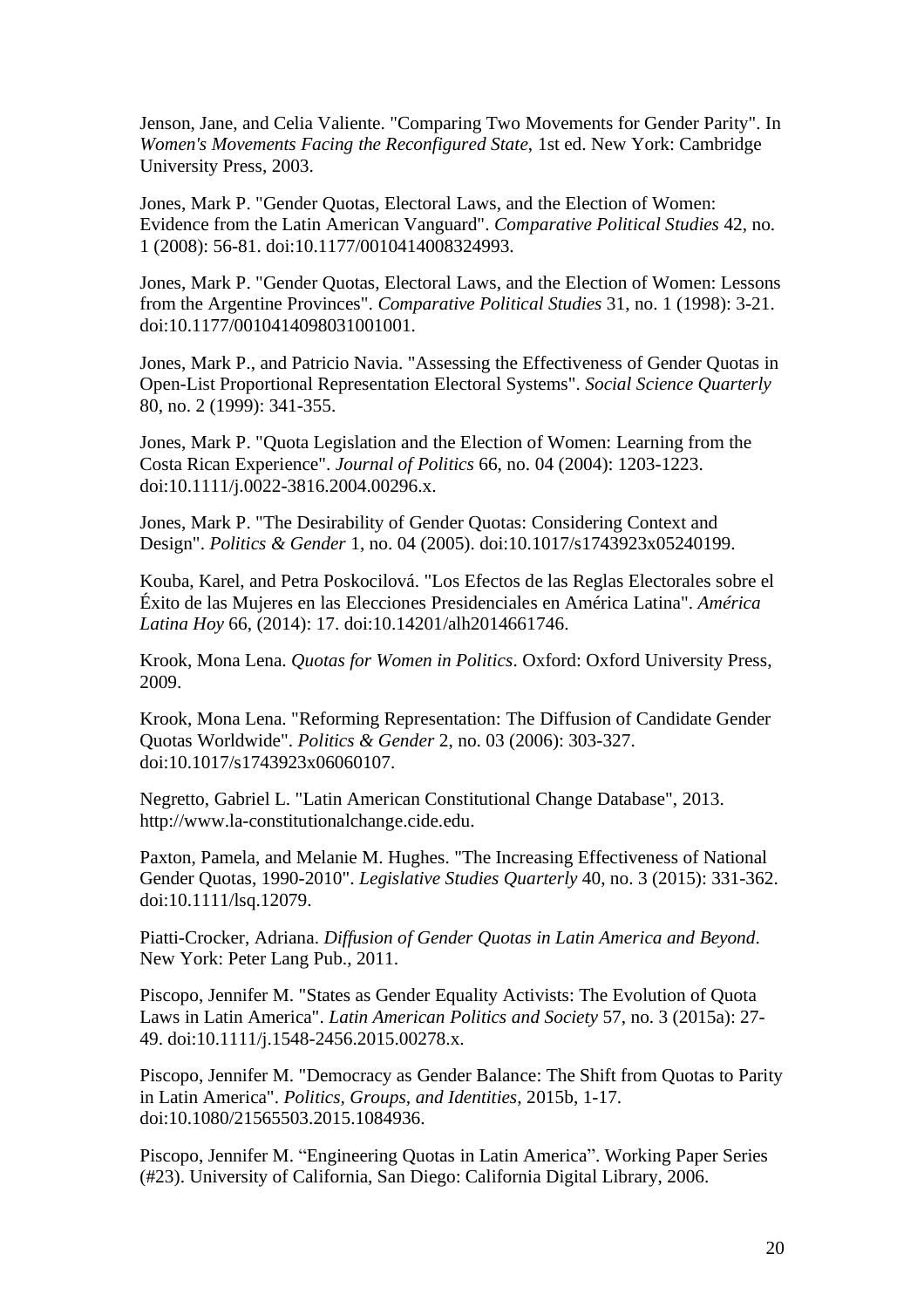Przeworski, Adam. "Institutions Matter?". *Government and Opposition* 39, no. 4 (2015): 527-540.

Quota Project. "Global Database of Quotas for Women", 2015. http://www.quotaproject.org.

Rodden, Jonathan. "Endogenous Institutions and Comparative Politics". In *Comparative Politics: Rationality, Culture, and Structure*, 1st ed. Cambridge: Cambridge University Press, 2009.

Rosen, J. "The Effects of Political Institutions on Women's Political Representation: A Comparative Analysis of 168 Countries from 1992 to 2010". *Political Research Quarterly* 66, no. 2 (2012): 306-321. doi:10.1177/1065912912449698.

Rule, Wilma. "Parliaments of, by, and for the People: Except for Women?". In *Electoral Systems in Comparative Perspective: Their Impact on Women and Minorities*, 1st ed. Westport, Conn.: Greenwood Press, 1994.

Schmidt, Gregory D. "Unanticipated Successes: Lessons from Peru's Experiences with Gender Quotas in Majoritarian Closed List and Open List PR Systems". In *The Implementation of Quotas: Latin American Experiences*, 120-133, 1st ed. Lima: IDEA, 2003.

Schwindt-Bayer, Leslie A. "Making Quotas Work: The Effect of Gender Quota Laws on the Election of Women". *Legislative Studies Quarterly* 34, no. 1 (2009): 5-28. doi:10.3162/036298009787500330.

Tabachnick, Barbara G, and Linda S Fidell. *Using Multivariate Statistics*. Boston: Pearson/Allyn & Bacon, 2007.

Vidal Correa, Fernanda. "Federalism and Gender Quotas in Mexico: Analyzing *Propietario* and *Suplente* Nominations". *Representation* 50, no. 3 (2014): 321-335. doi:10.1080/00344893.2014.951182.

<sup>&</sup>lt;sup>i</sup> I consider eighteen democratic countries in Latin America: Argentina, Bolivia, Brazil, Chile, Colombia, Costa Rica, Dominican Republic, Ecuador, El Salvador, Guatemala, Honduras, Mexico, Nicaragua, Panama, Paraguay, Peru, Uruguay, and Venezuela.

ii Possibly resulting in a situation like the one in Mexico, where parties used women as placeholders. The *Juanitas*, as they became known, would be elected and then forced to step down to given way for their male *suplentes* to take office (Vidal Correa 2014).

iii See also Baldez (2007) for a discussion of the implication of party primaries for the implementation of gender quotas in Mexico.

ivAnother type of provision that could enhance candidates' electability under openlists systems is party-funding allocated for the training or campaign of female candidates (Ferreira Rubio 2012). This type of provision is more pertinent to the campaign of female candidates and not to the process of candidate recruitment. This is confirmed through factor analysis conducted with a sixth dimension for partyfunding.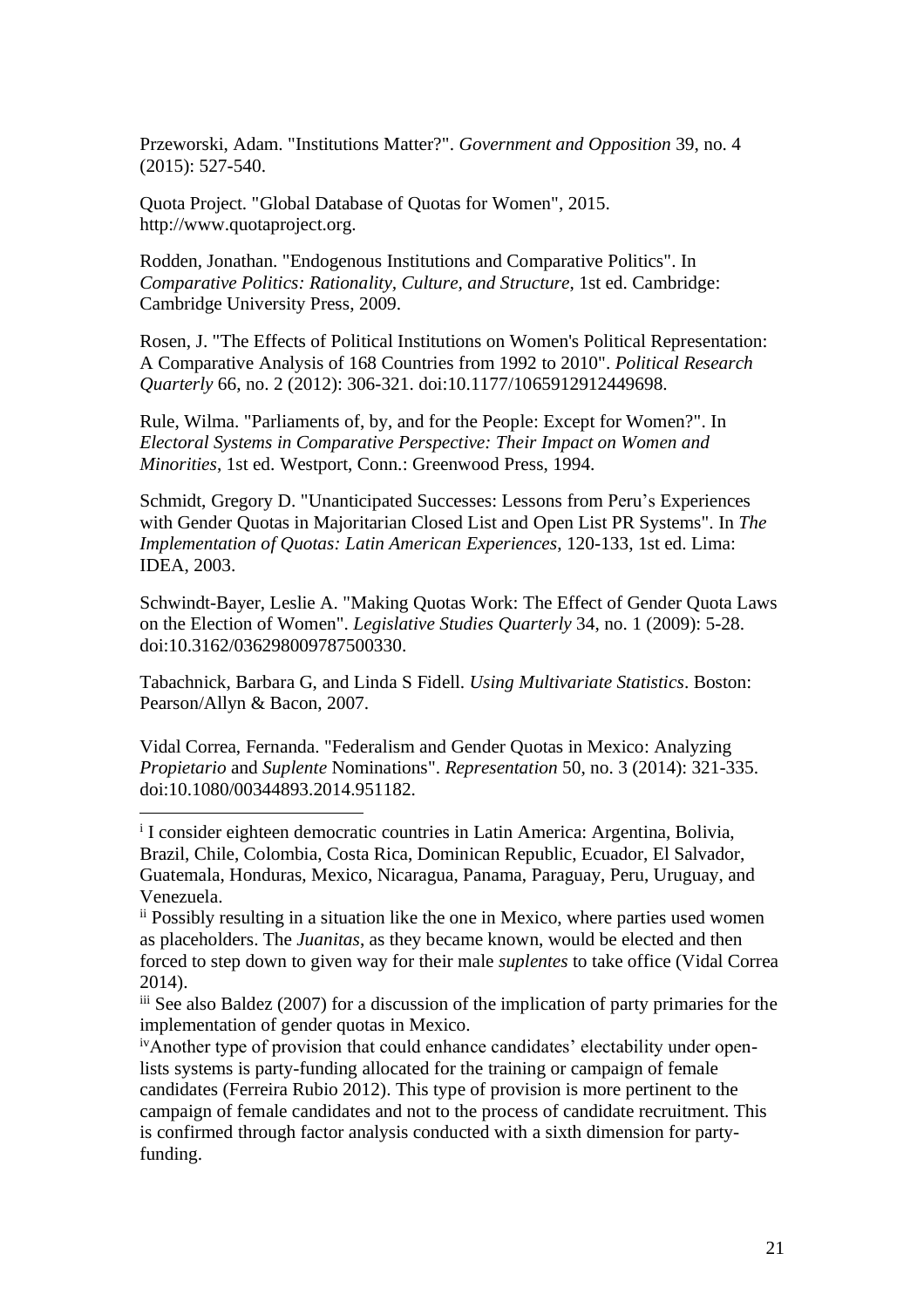<sup>v</sup> Measuring the strength of subnational quotas in Argentina and Mexico, Freidenberg and Caminotti (2014: 16) also create scales for five dimensions and assign each scales values that range from 0 to 1, producing a measure of gender quota designs that ranges from 0 to 5, although they do not test whether this falls into one scale. My efforts and that of Freidenberg and Caminotti in creating an index to measure the strength of gender quota designs have taken place concurrently. Preliminary findings from both papers were first presented in the same conference, the "Foro Internacional Mujer Política y Democracia" hosted by the Universidad de Salamanca in March 2014. Beyond differences in conceptualization and measurement, our indexes also differ in scope: while their takes into account design characteristics of subnational quotas in two countries, mine are applied to national-level quotas across all countries in the region.

vi Observations coded as open-list systems are: Argentina (1991, 1993); Brazil (1997, 2009, 2010); Chile (2015); Colombia (2011); Ecuador (2000, 2008); Peru (1997, 2000, 2003); Uruguay (2009); (Venezuela (2005).

<sup>vii</sup> For a discussion on the differences between gender quotas and parity regimes, see: Cárdenas 2013; Piscopo 2015b.

viii As such, values of 0 are dropped from the current analysis. As a consequence, the current scale is 20-point and has a possible range of 1 to 20, with a midpoint of 10. Elsewhere, the Index is used to analyze both: cases in which gender quotas have been adopted and not been adopted; as such, the entire scale is used.

ix Factor analysis assesses the consistency of measures of complex concepts by testing whether observed variables associated with such concepts (here, gender quota designs) correlate jointly and thus fall into one sole 'factor' (*i.e.*, could potentially represent one sole latent--or unobserved--variable). It has been argued that factor analysis requires large sample sizes, given that a greater number of observations reduces the error (Comrey and Lee 1992). The total number of observations of gender quota designs in the region, however, is 40--much lower than the minimum suggested to be necessary to perform factor analysis; Gorsuch (1983) that the minimum sample size should be 100, Hutcheson and Sofroniou (1999) recommend 150, and Comrey and Lee (1992) suggest a much larger minimum sample size of 500--although Arrindell and Van der Ende (1985) suggest it could be as low as 50. The data still perform well under these circumstances: the average inter-item covariance is 0.361, above the acceptable 0.300 (Tabachnick and Fidell 2007). This is particularly good given that the data are homogenous--in that they all represent positive cases of gender quotas; Kline (1994) argues that homogenous data are more likely to display lower variance and factor loadings. This is precisely what I find. When I calculate Cronbach's Alpha only for (positive) cases in which gender quotas are present (N=40), I find a reliability coefficient of 0.590 and two factor loadings--the first one for which my scales of compliance mechanisms and obstacles to implementation yield factor loadings lower than the 0.500 threshold (Costello & Osborne, 2005: 5). I conduct exploratory tests to assess whether these mixed results may be due to low-N and/or the homogeneity of the sample--and I find that this seems to be the case. In an exploratory test, I add just 10 cases of gender quota non-adoption (representing legislative cycles during which a quota design was now enacted). This means that the N increases to 50, the very minimum Arrindell and Van der Ende (1985) argue should be used for factor analysis. In this exercise, I find that all indicators drastically improve: average inter-item covariance increases to 1.144, Cronbach's Alpha produces a scale of reliability coefficient of 0.847, and all items fall into one sole factor, with factor loadings all above 0.723 and an Eigenvalue of 3.185. The